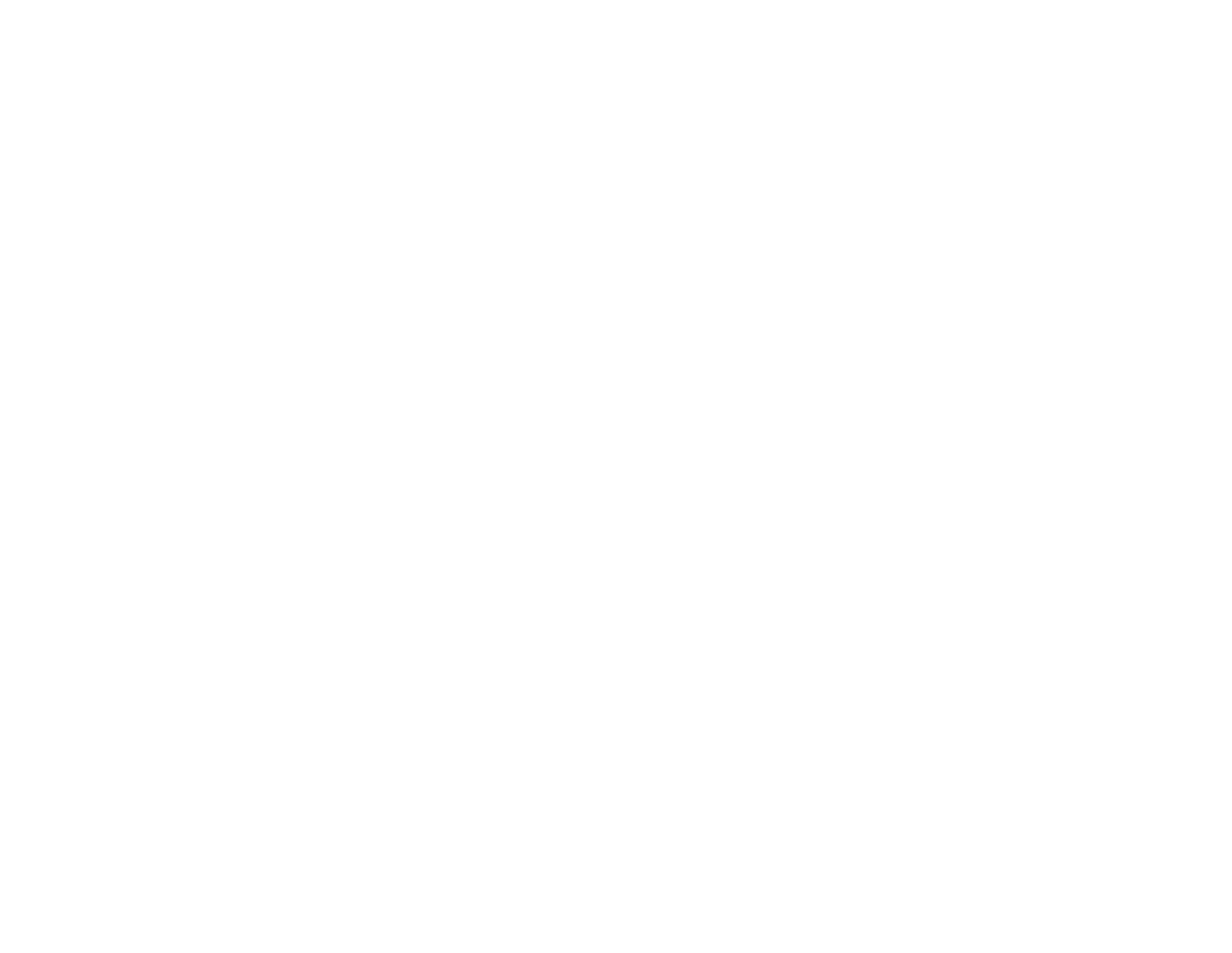### **Table of Contents**

#### Section I: Executive Summary **Page 5** and the section I: Executive Summary Percent of Your Students Ready for College-Level Coursework Five Year Trends—Percent of Students Who Met College Readiness Benchmarks Five Year Trends—Average ACT Scores Five Year Trends—Average ACT Scores by Level of Preparation Five Year Trends—Percent and Average Composite Score by Race/Ethnicity Percent of Students in College Readiness Standards Score Ranges Average ACT College Reportable Scores by Test Session Duration Percent of Students Who Met College Readiness Benchmark Scores by Test Session Duration Section II: Academic Achievement **Page 11** Page 11 ACT Score Distributions, Cumulative Percentages, Averages, and Quartile Values Average ACT Composite Scores for Race/Ethnicity by Level of Preparation Average ACT Scores by Race/Ethnicity Percent of Students in College Readiness Standards Score Ranges Average ACT Scores by Gender Percent of Students Who Met College Readiness Benchmark Scores by Gender College Readiness Benchmark Percent and Average ACT Scores by Overall High School Curriculum College Readiness Benchmark Percent and Average ACT Scores by Content-Specific Curriculum Section III: College Readiness & Impact of Course Rigor Page 17 Percent of Students Who Met ACT College Readiness Benchmark Scores by Race/Ethnicity Average ACT Scores and Average ACT Score Changes by Common Course Patterns College Readiness Percents by Common Course Patterns Section IV: Career and Educational Aspirations **Page 25** Page 25 Distribution of Planned Educational Majors for All Students by College Plans Average ACT Composite Scores for Racial/Ethnic Groups by Post-Secondary Educational Aspirations Students' Score Report Preferences at Time of Testing Section V: Optional Writing Test Results **Page 29** Page 29 Average ACT English and Writing Scores by Race/Ethnicity and Gender for students who took ACT Writing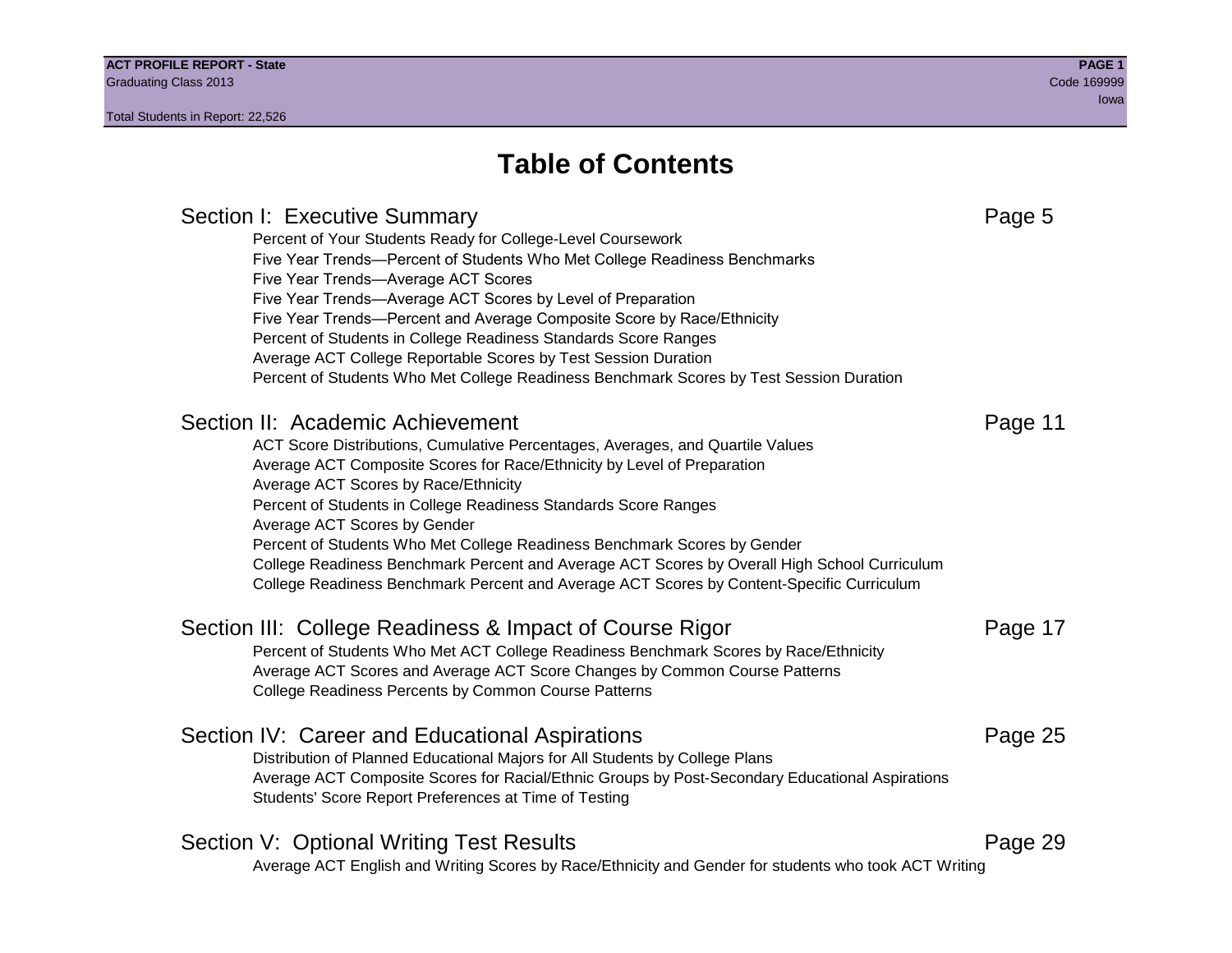This report provides information about the performance of your 2013 graduating seniors who took the ACT as sophomores, juniors, or seniors; and self-reported at the time of testing that they were scheduled to graduate in 2013. Beginning with the Graduating Class of 2013, all students whose scores are college reportable, both standard and extended time tests, are now included in the report.

This report focuses on:

**Performance** - student test performance in the context of college readiness

**Access** - number of your graduates exposed to college entrance testing and the percent of race/ethnicity participation

**Course Selection** - percent of students pursuing a core curriculum

**Course Rigor** - impact of rigorous coursework on achievement

**College Readiness** - percent of students meeting ACT College Readiness Benchmark Scores in each content area

**Awareness** - extent to which student aspirations match performance

**Articulation** - colleges and universities to which your students send test results

Each year, test data for a school, district, and the state represents a different cohort of students. ACT encourages educators to focus on trends (3, 5, 10 years), not year-to-year changes. Such changes can represent normal – even expected – fluctuations. On the other hand, trend lines offer more insight into what is happening in a school, district, or the state.

Furthermore, ACT encourages educators to measure student performance in the context of college readiness measures. The focus should be on the number and percentage of students who met or exceeded ACT's College Readiness Benchmark Scores, a measure that is much more meaningful and understandable than an average composite score for a group of students.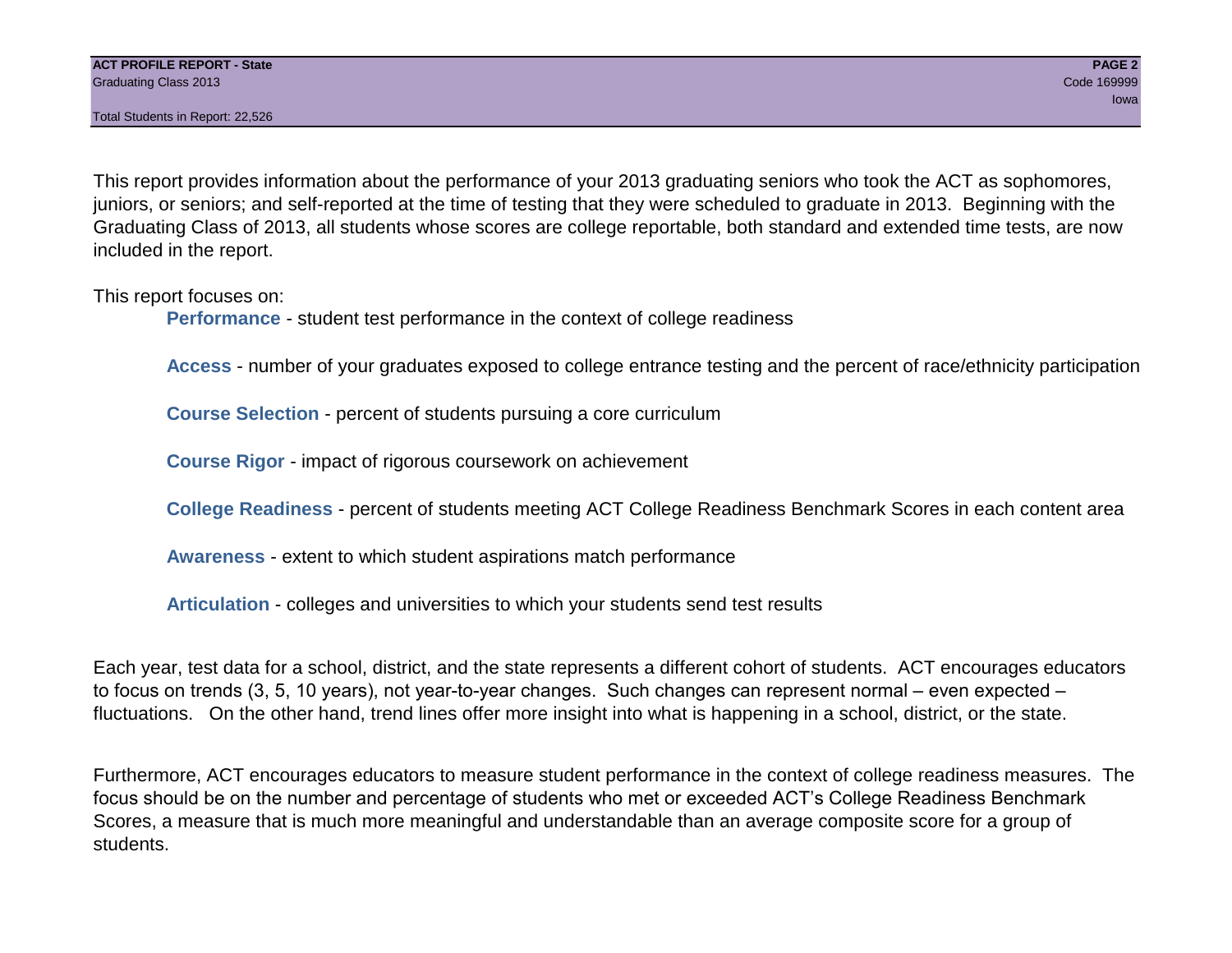#### **The ACT is a curriculum-based measure of college readiness. ACT components include:**

Tests of academic achievement in English, math, reading, science, and writing (optional) High school grade and course information Student Profile Section Career Interest Inventory

#### **The ACT:**

Every few years, ACT conducts the **ACT National Curriculum Survey** to ensure its curriculum-based assessment tools accurately measure the skills high school teachers teach and instructors of entry-level college courses expect. The ACT is the only college readiness test designed to reflect the results of such a survey.

ACT's **College Readiness Standards** are sets of statements intended to help students, parents and educators understand the meaning of test scores. The standards relate test scores to the types of skills needed for success in high school and beyond. They serve as a direct link between what students have learned and what they are ready to do next. The ACT is the only college readiness test for which scores can be tied directly to standards. *Connecting College Readiness Standards to the Classroom* interpretive guides can be found at www.act.org/standard/infoserv.html.

Only the ACT reports **College Readiness Benchmark Scores** – A benchmark score is the minimum score needed on an ACT subject-area test to indicate a 50% chance of obtaining a B or higher or about a 75% chance of obtaining a C or higher in the corresponding credit-bearing college courses, which include English Composition, Algebra, Social Science and Biology. These scores were empirically derived based on the actual performance of students in college. The College Readiness Benchmark Scores, updated for 2013, are:

| <b>College Course/Course Area</b> | <b>ACT Test</b> | Benchmark Score |
|-----------------------------------|-----------------|-----------------|
| <b>English Composition</b>        | English         | 18              |
| Algebra                           | Mathematics     | 22              |
| <b>Social Sciences</b>            | Reading         | 22              |
| Biology                           | Science         | 23              |

For more information, go to www.act.org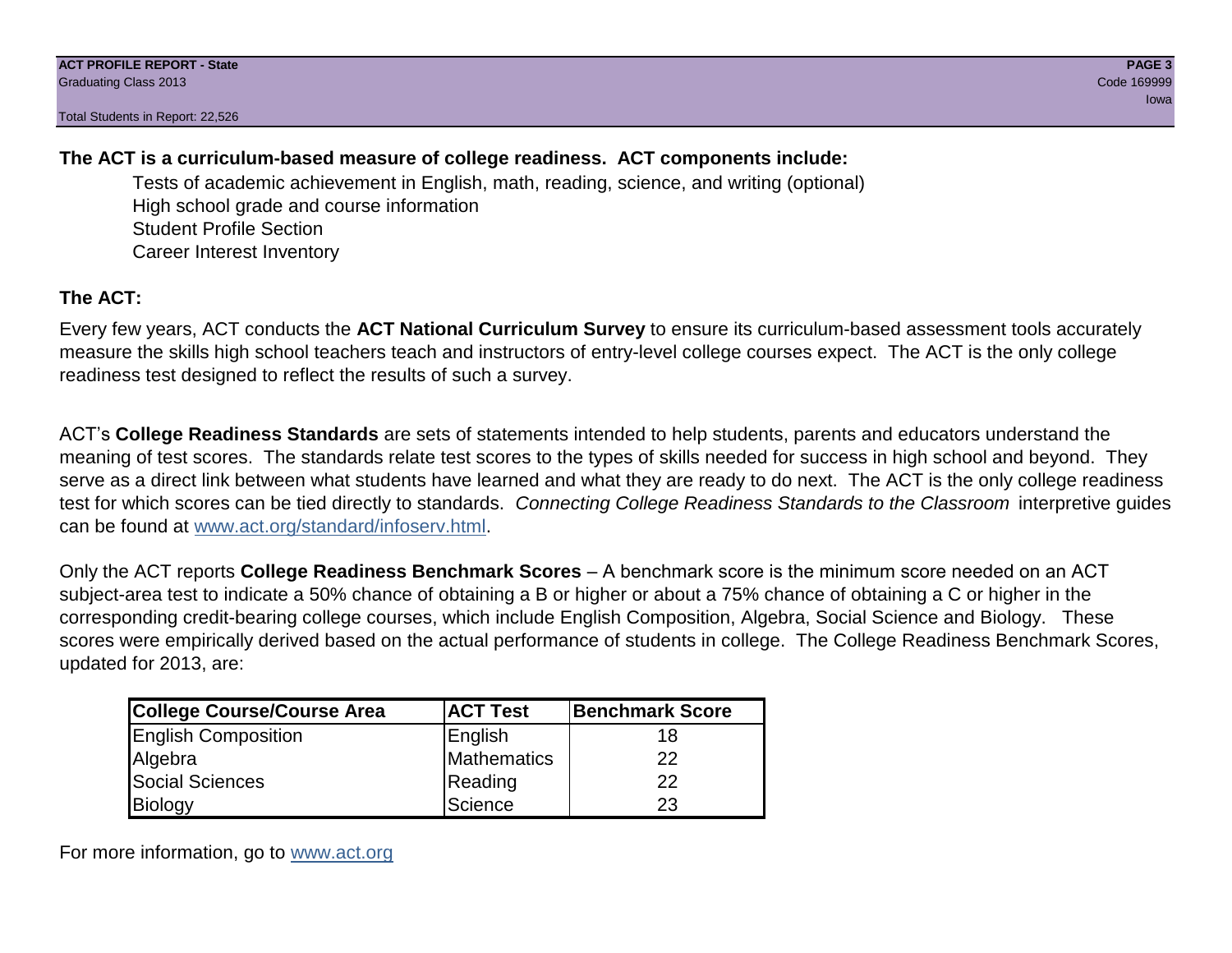#### **How to Improve Scores and Increase College Readiness**

32% of your students met all four ACT College Readiness Benchmark Scores (Table 1.1). To improve students' scores and increase the percentage of students identified as college ready, ACT suggests:

PROVIDING ACCESS FOR ALL STUDENTS TO TAKE THE ACT: 22,526 of your students are included in this report (the 'cohort'). Increasing access insures that more students have the opportunity to consider college and allows the reader to use this report to evaluate how well courses and instructional programs are preparing students for college and work.

MAKING CORE CURRICULUM A PRIORITY: Emphasize the need for all students to develop college and work ready skills, regardless of postsecondary aspirations. 79% of the students in the cohort reported taking courses that would be considered 'Core or More' (Table 1.4).

MAKING SURE STUDENTS ARE TAKING THE RIGHT KINDS OF COURSES: Table 3.2 reports 5% of the cohort took less than three years of math courses. Of these students, 8% were college ready. 19% of the cohort reported taking a course sequence of Algebra I, Algebra II, and Geometry. 17% of these students were college ready. In comparison, 63% of the students who took 3 or more years of math beyond Algebra I, Algebra II, and Geometry were college ready. Getting more students ready for Algebra prior to 9th grade will increase the chances that students will be prepared for and take advanced-level math courses.

Similarly, Table 3.2 reports 9% of the cohort took less than three years of natural science courses. 20% of these students were college ready. In comparison, 50% of students who took at least three years of science coursework were college ready.

EVALUATING RIGOR OF COURSES: Table 2.6 reports the percentage of students falling in each of the ACT College Readiness Standards score ranges. For example, approximately 39% of the cohort fall into the lowest three Mathematics score ranges. To increase these students' achievement, identify the standards they should focus on next by accessing ACT's College Readiness Standards at www.act.org/standard.

PLAN GUIDANCE ACTIVITIES BASED ON STUDENTS' CAREER AND COLLEGE ASPIRATIONS: Data in Tables 4.1 and 4.2 enable the reader to determine if aspirations are consistent with academic performance and whether among students with similar aspirations, academic performance is consistent across racial/ethnic groups.

For more information on interpreting data in this report, or to learn how ACT can help your students improve their readiness for college and the workplace, contact ACT Customer Service at 319-337-1309 or customerservices@act.org.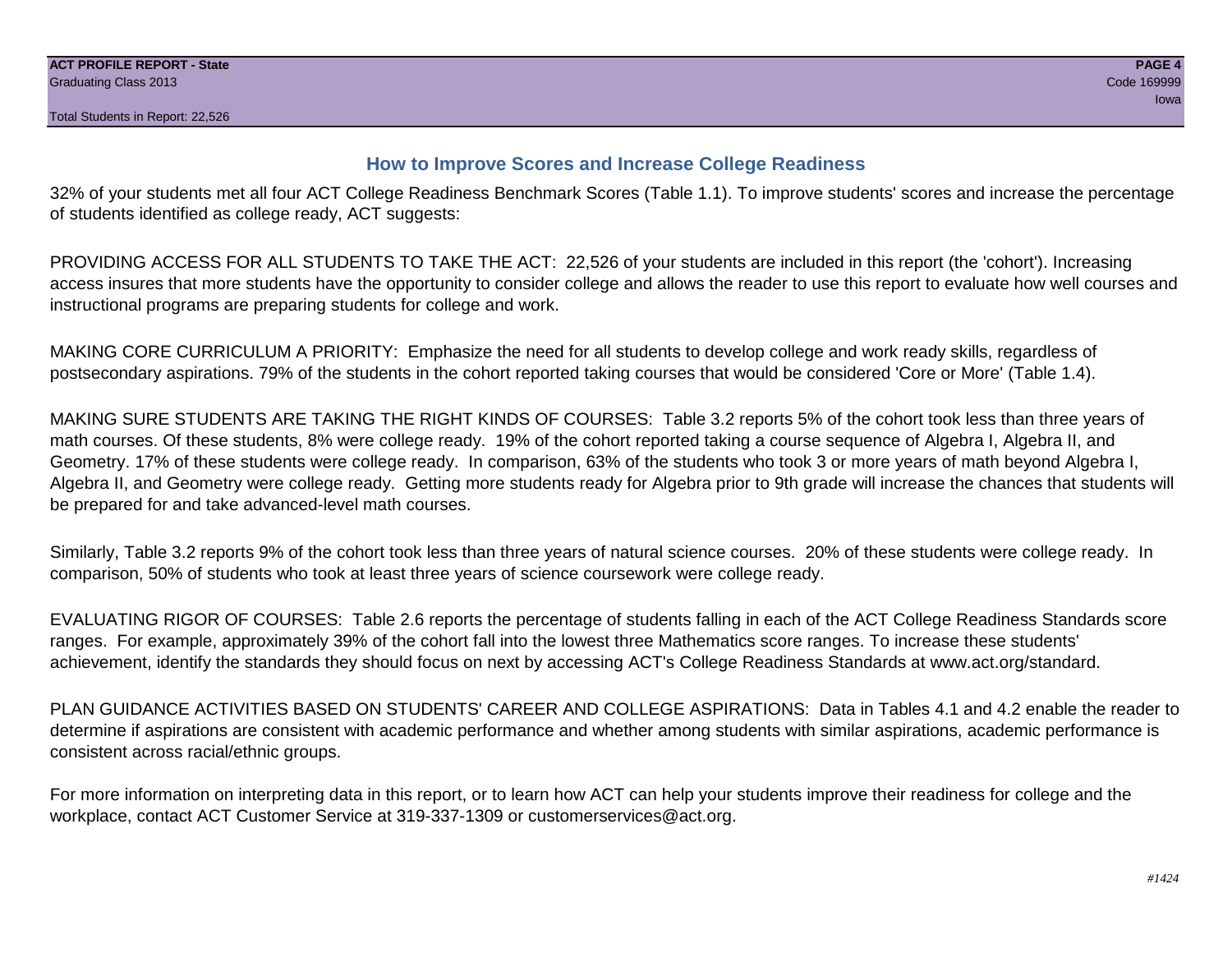**ACT PROFILE REPORT - State: SECTION I, EXECUTIVE SUMMARY PAGE 5** Graduating Class 2013 Code 169999

Total Students in Report: 22,526

in the contract of the contract of the contract of the contract of the contract of the contract of the contract of the contract of the contract of the contract of the contract of the contract of the contract of the contrac

### Section I Executive Summary

Beginning with the Graduating Class of 2013, all students whose scores are college reportable, both standard and extended time tests, are now included. Also beginning with the 2013 Graduating Class data, College Readiness Benchmarks for Reading and Science were updated to reflect the most recent college coursework research.

> To find the results of only standard time or extended time test takers, refer to Tables 1.7 and 1.8 on page 10.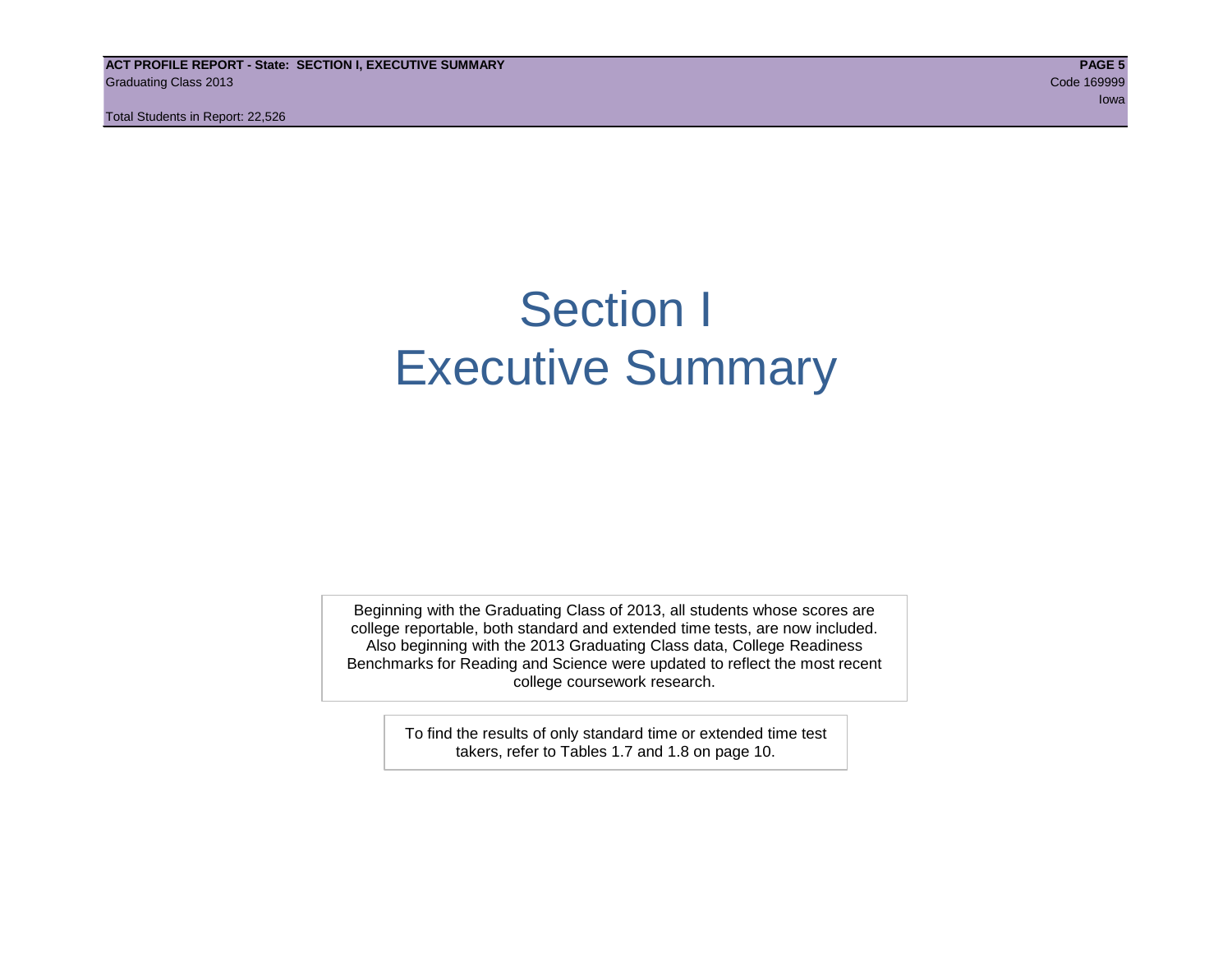#### **ACT PROFILE REPORT - State: SECTION I, EXECUTIVE SUMMARY PAGE 6** Graduating Class 2013 Code 169999

Total Students in Report: 22,526





**A benchmark score is the minimum score needed on an ACT subject-area test to indicate a 50% chance of obtaining a B or higher or about a 75% chance of obtaining a C or higher in the corresponding credit-bearing college course.**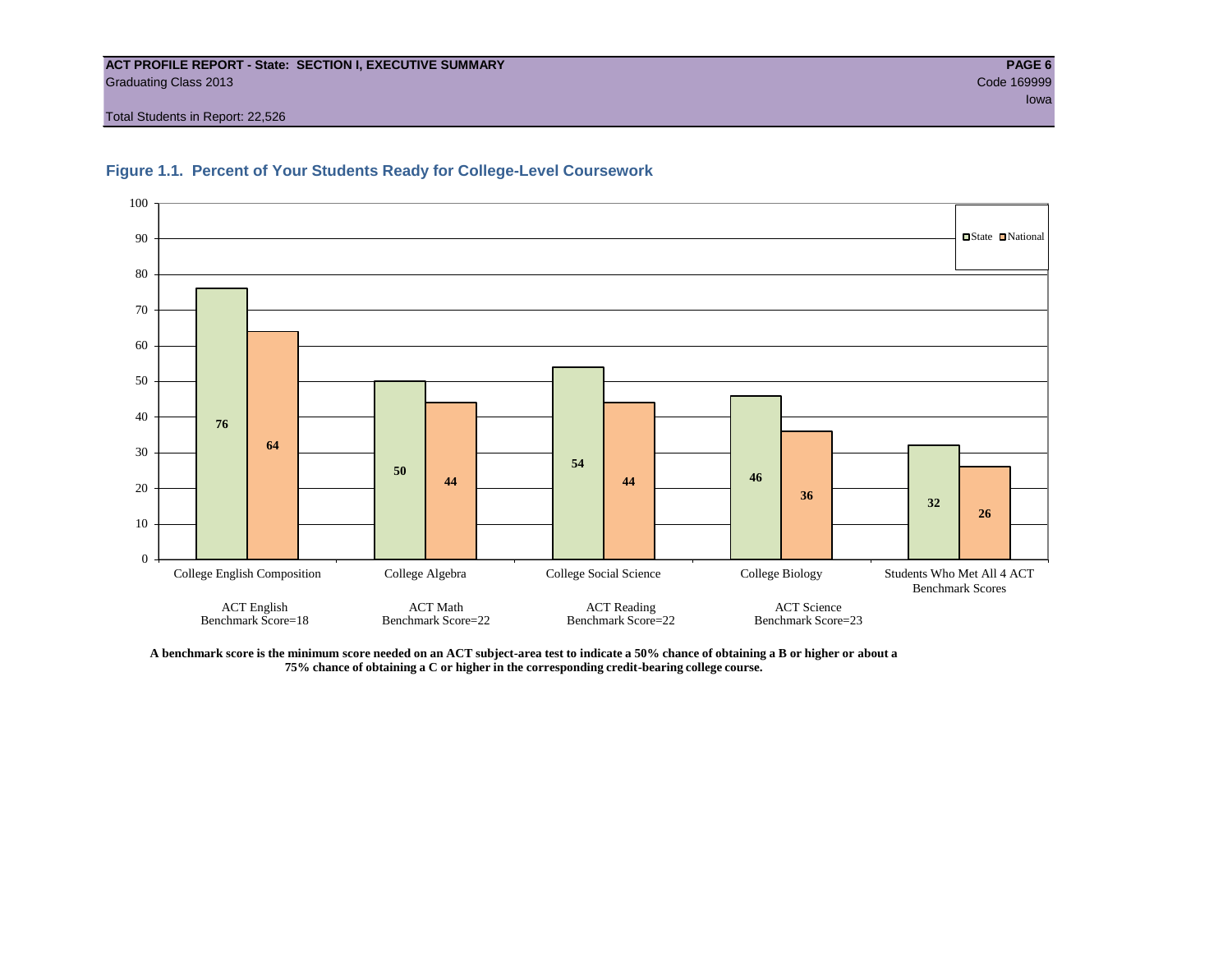#### **ACT PROFILE REPORT - State: SECTION I, EXECUTIVE SUMMARY PAGE 7** Graduating Class 2013 Code 169999

Total Students in Report: 22,526

|      |              | <b>Number of Students</b> |                | <b>Percent Who Met Benchmarks</b> |                    |          |              |          |                |          |                     |          |  |  |
|------|--------------|---------------------------|----------------|-----------------------------------|--------------------|----------|--------------|----------|----------------|----------|---------------------|----------|--|--|
|      |              | <b>Tested</b>             | <b>English</b> |                                   | <b>Mathematics</b> |          | Reading      |          | <b>Science</b> |          | <b>Met All Four</b> |          |  |  |
| Year | <b>State</b> | <b>National</b>           | <b>State</b>   | National                          | State              | National | <b>State</b> | National | <b>State</b>   | National | <b>State</b>        | National |  |  |
| 2009 | 22,377       | .480,469                  | 79             | 67                                | 50                 | 42       | 64           | 53       | 37             | 28       | 29                  | 23       |  |  |
| 2010 | 22,943       | .568.835                  | 77             | 66                                | 51                 | 43       | 61           | 52       | 37             | 29       | 30                  | 24       |  |  |
| 2011 | 22,968       | 623,112                   |                | 66                                | 52                 | 45       | 62           | 52       | 40             | 30       | 31                  | 25       |  |  |
| 2012 | 23.119       | ,666,017                  |                | 67                                | 51                 | 46       | 62           | 52       | 38             | 31       | 30                  | 25       |  |  |
| 2013 | 22,526       | 1,799,243                 | 76             | 64                                | 50                 | 44       | 54           | 44       | 46             | 36       | 32                  | 26       |  |  |

#### **Table 1.1. Five Year Trends—Percent of Students Who Met College Readiness Benchmarks**

#### **Table 1.2. Five Year Trends—Average ACT Scores**

|      |              | <b>Number of Students</b> |              |                 |                    | <b>Average ACT Scores</b> |                |          |                |                 |                  |          |  |  |  |
|------|--------------|---------------------------|--------------|-----------------|--------------------|---------------------------|----------------|----------|----------------|-----------------|------------------|----------|--|--|--|
|      |              | <b>Tested</b>             |              | <b>English</b>  | <b>Mathematics</b> |                           | <b>Reading</b> |          | <b>Science</b> |                 | <b>Composite</b> |          |  |  |  |
| Year | <b>State</b> | <b>National</b>           | <b>State</b> | <b>National</b> | <b>State</b>       | National                  | <b>State</b>   | National | <b>State</b>   | <b>National</b> | <b>State</b>     | National |  |  |  |
| 2009 | 22,377       | .480.469                  | 21.9         | 20.6            | 21.9               | 21.0                      | 22.9           | 21.4     | 22.4           | 20.9            | 22.4             | 21.1     |  |  |  |
| 2010 | 22,943       | .568.835                  | 21.8         | 20.5            | 21.8               | 21.0                      | 22.6           | 21.3     | 22.3           | 20.9            | 22.2             | 21.0     |  |  |  |
| 2011 | 22,968       | .623,112                  | 21.7         | 20.6            | 21.9               | 21.1                      | 22.6           | 21.3     | 22.4           | 20.9            | 22.3             | 21.1     |  |  |  |
| 2012 | 23,119       | .666,017                  | 21.6         | 20.5            | 21.7               | 21.1                      | 22.5           | 21.3     | 22.2           | 20.9            | 22.1             | 21.1     |  |  |  |
| 2013 | 22,526       | 1,799,243                 | 21.5         | 20.2            | 21.6               | 20.9                      | 22.5           | 21.1     | 22.2           | 20.7            | 22.1             | 20.9     |  |  |  |

#### **Table 1.3. Five Year Trends—Average ACT Scores Nationwide**

|      | <b>Number of Students</b> |                | <b>Average ACT Scores</b> |         |                |                  |  |  |  |  |  |  |
|------|---------------------------|----------------|---------------------------|---------|----------------|------------------|--|--|--|--|--|--|
| Year | Tested                    | <b>English</b> | <b>Mathematics</b>        | Reading | <b>Science</b> | <b>Composite</b> |  |  |  |  |  |  |
| 2009 | ,480,469                  | 20.6           | 21.0                      | 21.4    | 20.9           | 21.1             |  |  |  |  |  |  |
| 2010 | ,568,835                  | 20.5           | 21.0                      | 21.3    | 20.9           | 21.0             |  |  |  |  |  |  |
| 2011 | ,623,112                  | 20.6           | 21.1                      | 21.3    | 20.9           | 21.1             |  |  |  |  |  |  |
| 2012 | ,666,017                  | 20.5           | 21.1                      | 21.3    | 20.9           | 21.1             |  |  |  |  |  |  |
| 2013 | 1,799,243                 | 20.2           | 20.9                      | 21.1    | 20.7           | 20.9             |  |  |  |  |  |  |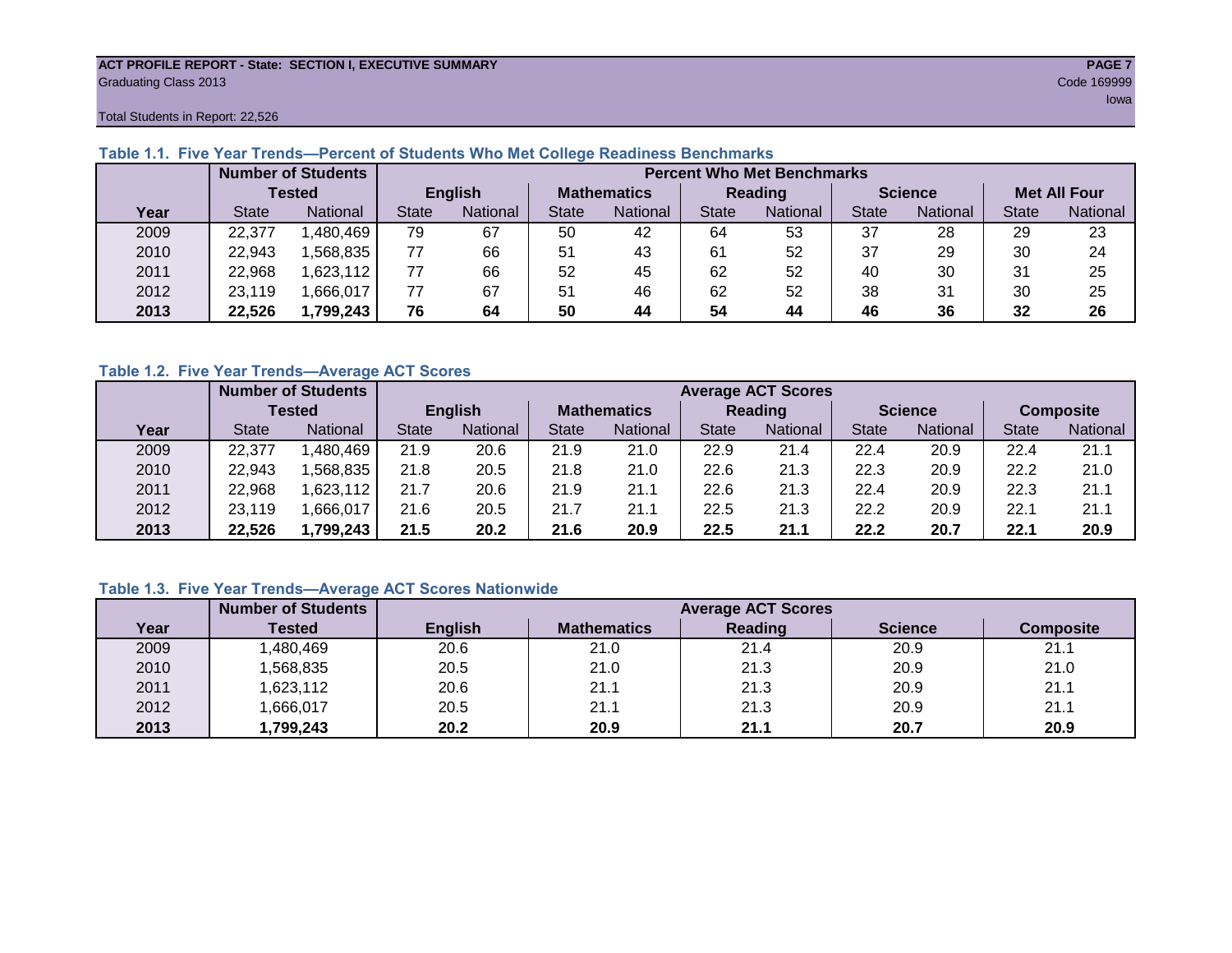#### **ACT PROFILE REPORT - State: SECTION I, EXECUTIVE SUMMARY PAGE 8** Graduating Class 2013 Code 169999

#### Total Students in Report: 22,526

|      |         | <b>Number of Students</b><br>Tested |      | Percent <sup>2</sup> |         | <b>English</b> |         | <b>Mathematics</b> |         | <b>Reading</b> |         | <b>Science</b> |         | <b>Composite</b> |
|------|---------|-------------------------------------|------|----------------------|---------|----------------|---------|--------------------|---------|----------------|---------|----------------|---------|------------------|
|      |         |                                     | Core | Less                 |         |                |         |                    |         |                |         |                |         |                  |
|      | Core or | Less than                           | or   | than                 | Core or | Less than      | Core or | Less than          | Core or | Less than      | Core or | Less than      | Core or | Less than        |
| Year | More    | Core                                | More | Core                 | More    | Core           | More    | Core               | More    | Core           | More    | Core           | More    | Core             |
| 2009 | 17.450  | 4,613                               | 78   | 21                   | 22.6    | 19.3           | 22.6    | 19.4               | 23.6    | 20.6           | 23.0    | 20.3           | 23.1    | 20.1             |
| 2010 | 17.990  | 4.554                               | 78   | 20                   | 22.6    | 18.8           | 22.5    | 19.1               | 23.4    | 20.0           | 23.0    | 20.0           | 23.0    | 19.6             |
| 2011 | 18,228  | 4,236                               | 79   | 18                   | 22.5    | 19.0           | 22.6    | 19.3               | 23.3    | 20.2           | 23.1    | 20.2           | 23.0    | 19.8             |
| 2012 | 18.499  | 4.255                               | 80   | 18                   | 22.4    | 18.8           | 22.4    | 19.1               | 23.2    | 20.1           | 22.8    | 20.0           | 22.8    | 19.6             |
| 2013 | 17,894  | 4.049                               | 79   | 18                   | 22.4    | 18.8           | 22.4    | 19.0               | 23.3    | 20.1           | 22.9    | 19.9           | 22.9    | 19.6             |

#### **Table 1.4. Five Year Trends—Average ACT Scores by Level of Preparation**

<sup>1</sup>"Core or More" results correspond to students taking four or more years of English AND three or more years each of math, social studies, and natural science.

 $2$ Percent of all students tested. Numbers will not add up to 100% due to student non-response.

#### **Table 1.5. Five Year Trends—Percent and Average Composite Score by Race/Ethnicity**

|                                        | 2009   |     | 2010 |        | 2011          |      | 2012   |     |      | 2013   |     |      |        |     |      |
|----------------------------------------|--------|-----|------|--------|---------------|------|--------|-----|------|--------|-----|------|--------|-----|------|
|                                        | N      | %   | Avg  | N      | $\frac{9}{6}$ | Avg  | N      | %   | Avg  | N      | %   | Ava  | N      | %   | Avg  |
| <b>All Students</b>                    | 22,377 | 100 | 22.4 | 22.943 | 100           | 22.2 | 22.968 | 100 | 22.3 | 23.119 | 100 | 22.1 | 22.526 | 100 | 22.1 |
| Black/African American                 | 448    |     | 18.3 | 583    | ົ<br>-3       | 17.3 | 583    | 3   | 17.1 | 601    | 3   | 17.6 | 601    |     | 17.3 |
| American Indian/Alaska Native          | 81     |     | 20.2 | 81     | 0             | 20.3 | 68     | 0   | 20.3 | 77     | 0   | 20.4 | 57     |     | 19.4 |
| White                                  | 19.741 | 88  | 22.6 | 19,967 | 87            | 22.5 | 19,652 | 86  | 22.6 | 19.515 | 84  | 22.5 | 18,712 | 83  | 22.5 |
| Hispanic/Latino                        | 556    |     | 19.9 | 700    | 3             | 18.9 | 927    | 4   | 19.6 | .140   | 5   | 19.3 | 1,204  |     | 19.1 |
| Asian                                  | 429    |     | 22.7 | 537    | $\sqrt{2}$    | 22.5 | 537    | ⌒   | 22.9 | 475    | っ   | 22.3 | 545    |     | 21.8 |
| Native Hawaiian/Other Pacific Islander |        |     |      |        | 0             |      |        |     | 20.0 | 6      | 0   | 19.5 | 11     |     | 22.4 |
| Two or more races                      | 336    |     | 21.9 | 371    | $\sim$        | 21.5 | 431    | ົ   | 21.4 | 581    | 3   | 21.7 | 630    |     | 21.4 |
| Prefer not to respond/No response      | 786    |     | 22.8 | 704    | ີ<br>o        | 21.1 | 769    |     | 21.5 | 724    | 3   | 22.2 | 766    |     | 22.1 |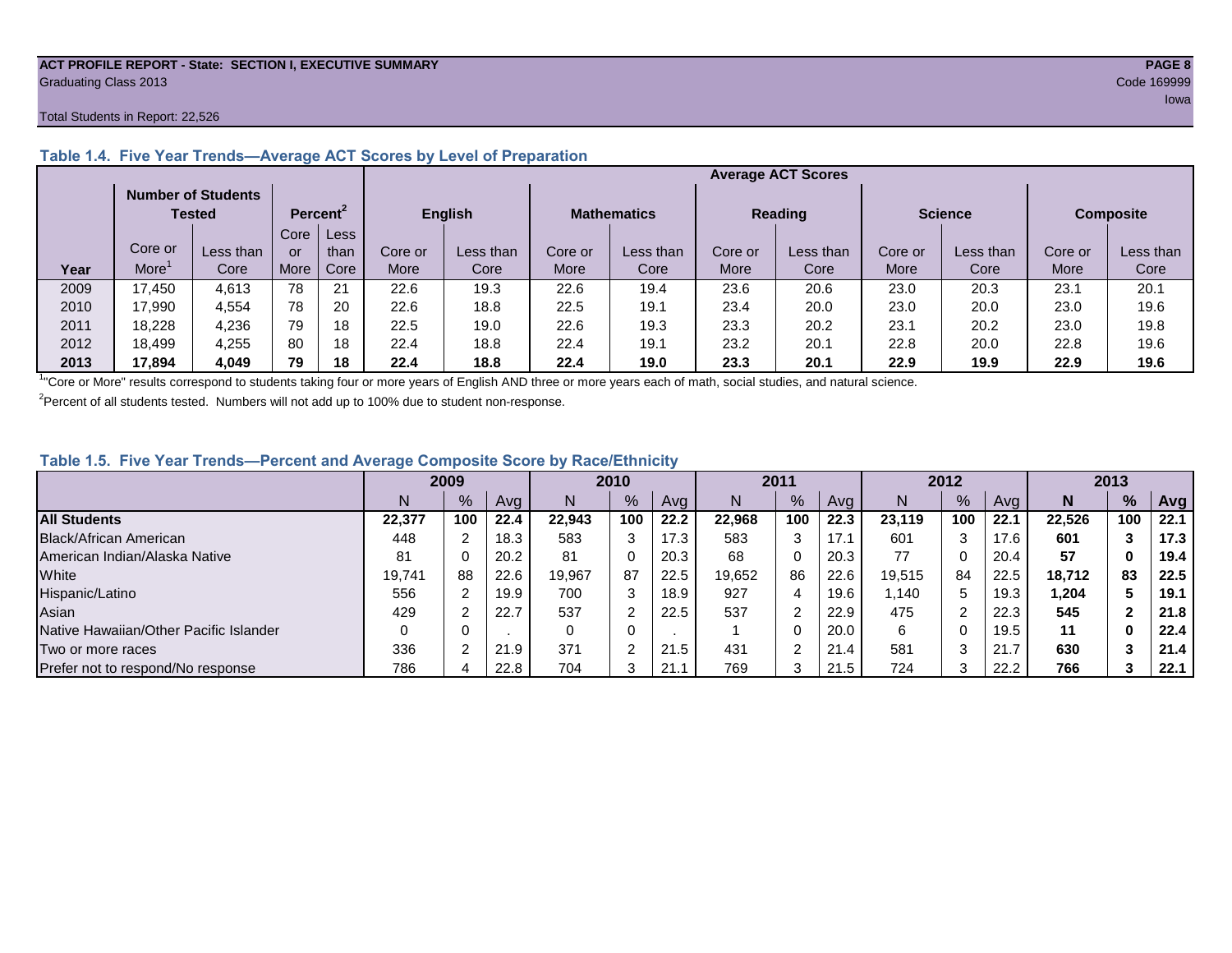#### **ACT PROFILE REPORT - State: SECTION I, EXECUTIVE SUMMARY PAGE 9 Graduating Class 2013** Code 169999 **Code 169999**

in the contract of the contract of the contract of the contract of the contract of the contract of the contract of the contract of the contract of the contract of the contract of the contract of the contract of the contrac

#### Total Students in Report: 22,526

#### **Table 1.6. Percent of Students in College Readiness Standards Score Ranges**

| <b>CRS</b>    | <b>English</b>          | <b>Mathematics</b>   | <b>Reading</b>          | <b>Science</b>      |
|---------------|-------------------------|----------------------|-------------------------|---------------------|
| Range         | (Benchmark = $18$ )     | (Benchmark = $22$ )  | (Benchmark = $22$ )     | (Benchmark = $23$ ) |
|               | 100%                    | 100%                 | 100%                    | 100%                |
| $1 - 12$      | 50%<br>13%<br>6%        | 50%<br>$0\%$<br>1%   | 50%<br>$8\%$<br>3%      | 50%<br>$7\%$<br>3%  |
|               | $0\%$                   | $0\%$                | $0\%$                   | $0\%$               |
| $13 - 15$     | 100%                    | 100%                 | 100%                    | 100%                |
|               | 50%<br>13%<br>10%       | 50%<br>14%<br>$8\%$  | 50%<br>13%<br>$8\%$     | 50%<br>10%<br>5%    |
|               | $0\%$                   | $0\%$                | $0\%$                   | $0\%$               |
|               | 100%                    | 100%                 | 100%                    | 100%                |
| 16-19         | 50%<br>18%<br>18%       | 33%<br>31%<br>50%    | 50%<br>21%<br>20%       | 50%<br>23%<br>18%   |
|               | $0\%$                   | $0\%$                | $0\%$                   | 0%                  |
|               | 100%                    | 100%                 | 100%                    | 100%                |
| $20 - 23$     | 31%<br>50%<br>25%       | 50%<br>23%<br>19%    | 28%<br>50%<br>24%       | 35%<br>30%<br>50%   |
|               | $0\%$                   | $0\%$                | $0\%$                   | $0\%$               |
|               | 100%                    | 100%                 | 100%                    | 100%                |
| 24-27         | 50%<br>20%<br>16%       | 50%<br>26%<br>21%    | 50%<br>19%<br>15%       | 27%<br>50%<br>20%   |
|               | $0\%$                   | $0\%$                | $0\%$                   | $0\%$               |
|               | 100%                    | 100%                 | 100%                    | 100%                |
| 28-32         | 50%<br>10%<br>10%       | 50%<br>$9\%$<br>$9%$ | 50%<br>16%<br>13%       | 50%<br>10%<br>$8\%$ |
|               | $0\%$                   | $0\%$                | $0\%$                   | $0\%$               |
|               | 100%                    | 100%                 | 100%                    | 100%                |
| 33-36         | 50%                     | 50%                  | 50%                     | 50%                 |
|               | $5\%$<br>$4\%$<br>$0\%$ | $3%$<br>2%<br>$0\%$  | $5\%$<br>$5\%$<br>$0\%$ | 2%<br>2%<br>$0\%$   |
|               | 100%<br>76%             | 100%                 | 100%                    | 100%                |
| % At or Above | 64%                     | 50%<br>44%           | 54%<br>44%              | 46%                 |
| Benchmark     | 50%                     | 50%                  | 50%                     | 36%<br>$50\%$       |
|               | $0\%$                   | $0\%$                | $0\%$                   | $0\%$               |
|               |                         | $=$ State            | = National              |                     |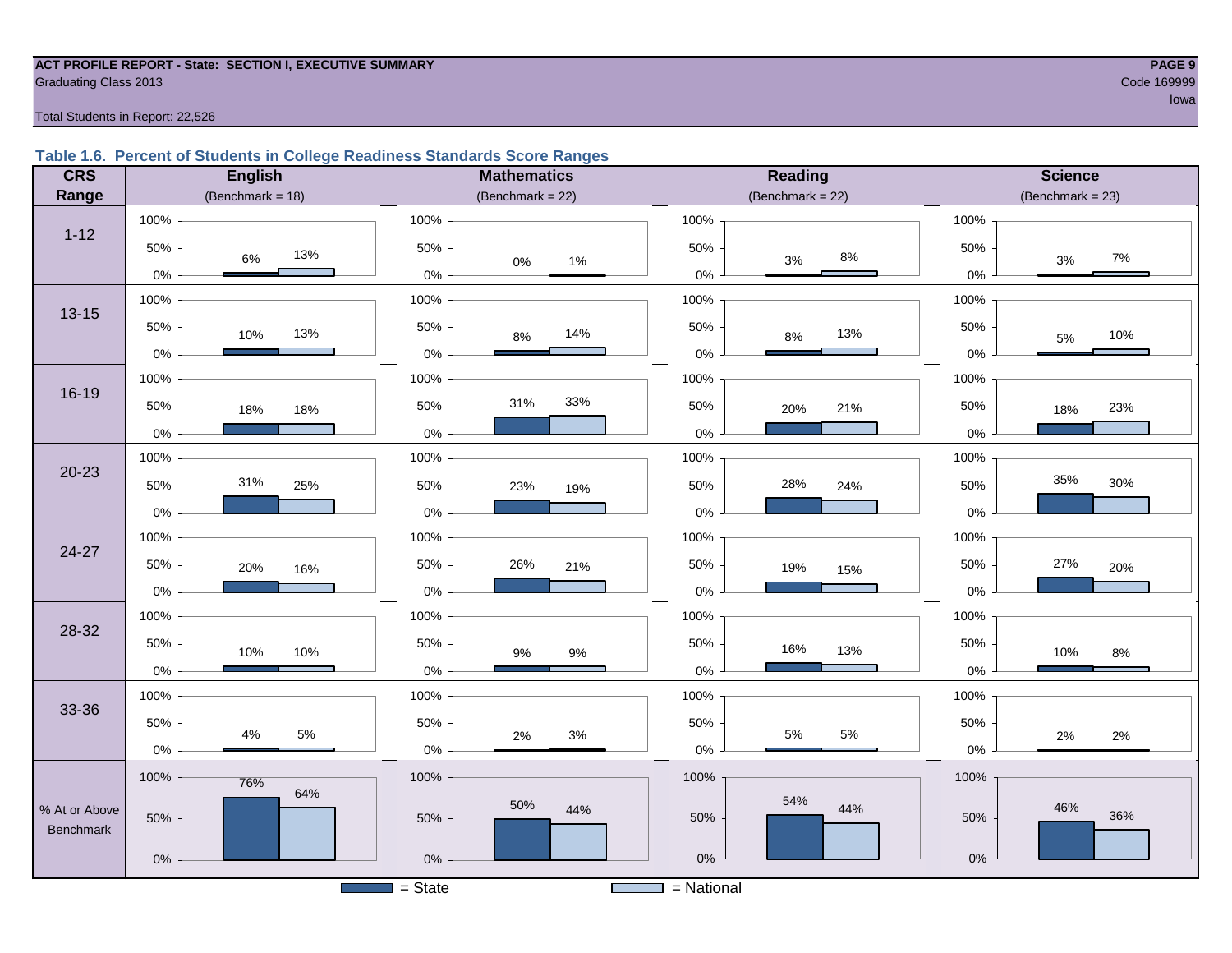#### **ACT PROFILE REPORT- State: SECTION II, ACADEMIC ACHIEVEMENT PAGE 10** Graduating Class 2013 Code 169999

Total Students in Report: 22,526

| <b>Student Group</b> | <b>Test Session</b>  |          |         |         | <b>Average ACT Scores</b> |         |         |           |  |  |  |  |  |  |
|----------------------|----------------------|----------|---------|---------|---------------------------|---------|---------|-----------|--|--|--|--|--|--|
|                      | <b>Duration</b>      | N        | Percent | English | Mathematics               | Reading | Science | Composite |  |  |  |  |  |  |
|                      | <b>Standard Time</b> | 22,247   | 99      | 21.6    | 21.7                      | 22.6    | 22.2    | 22.1      |  |  |  |  |  |  |
| <b>State</b>         | <b>Extended Time</b> | 279      |         | 15.9    | 17.8                      | 18.8    | 18.4    | 17.8      |  |  |  |  |  |  |
|                      | Total                | 22,526   | 100     | 21.5    | 21.6                      | 22.5    | 22.2    | 22.1      |  |  |  |  |  |  |
|                      | <b>Standard Time</b> | ,727,041 | 96      | 20.4    | 21.0                      | 21.3    | 20.9    | 21.0      |  |  |  |  |  |  |
| <b>National</b>      | <b>Extended Time</b> | 72,202   | 4       | 15.9    | 17.7                      | 18.1    | 17.9    | 17.5      |  |  |  |  |  |  |
|                      | Total                | ,799,243 | 100     | 20.2    | 20.9                      | 21.1    | 20.7    | 20.9      |  |  |  |  |  |  |

#### **Table 1.7. Average ACT College Reportable Scores by Test Session Duration**

#### **Table 1.8. Percent of Students Who Met College Readiness Benchmark Scores by Test Session Duration**

| <b>Student Group</b> | <b>Test Session</b>  |         |             | <b>Percent of Students</b> |         | Met      |
|----------------------|----------------------|---------|-------------|----------------------------|---------|----------|
|                      | <b>Duration</b>      | English | Mathematics | Reading                    | Science | All Four |
|                      | Standard Time        | 76      | 51          | 54                         | 47      | 32       |
| <b>State</b>         | <b>Extended Time</b> | 37      | 20          | 29                         | 22      | 14       |
|                      | Total                | 76      | 50          | 54                         | 46      | 32       |
|                      | <b>Standard Time</b> | 65      | 45          | 45                         | 37      | 27       |
| <b>National</b>      | <b>Extended Time</b> | 35      | 20          | 28                         | 20      | 13       |
|                      | Total                | 64      | 44          | 44                         | 36      | 26       |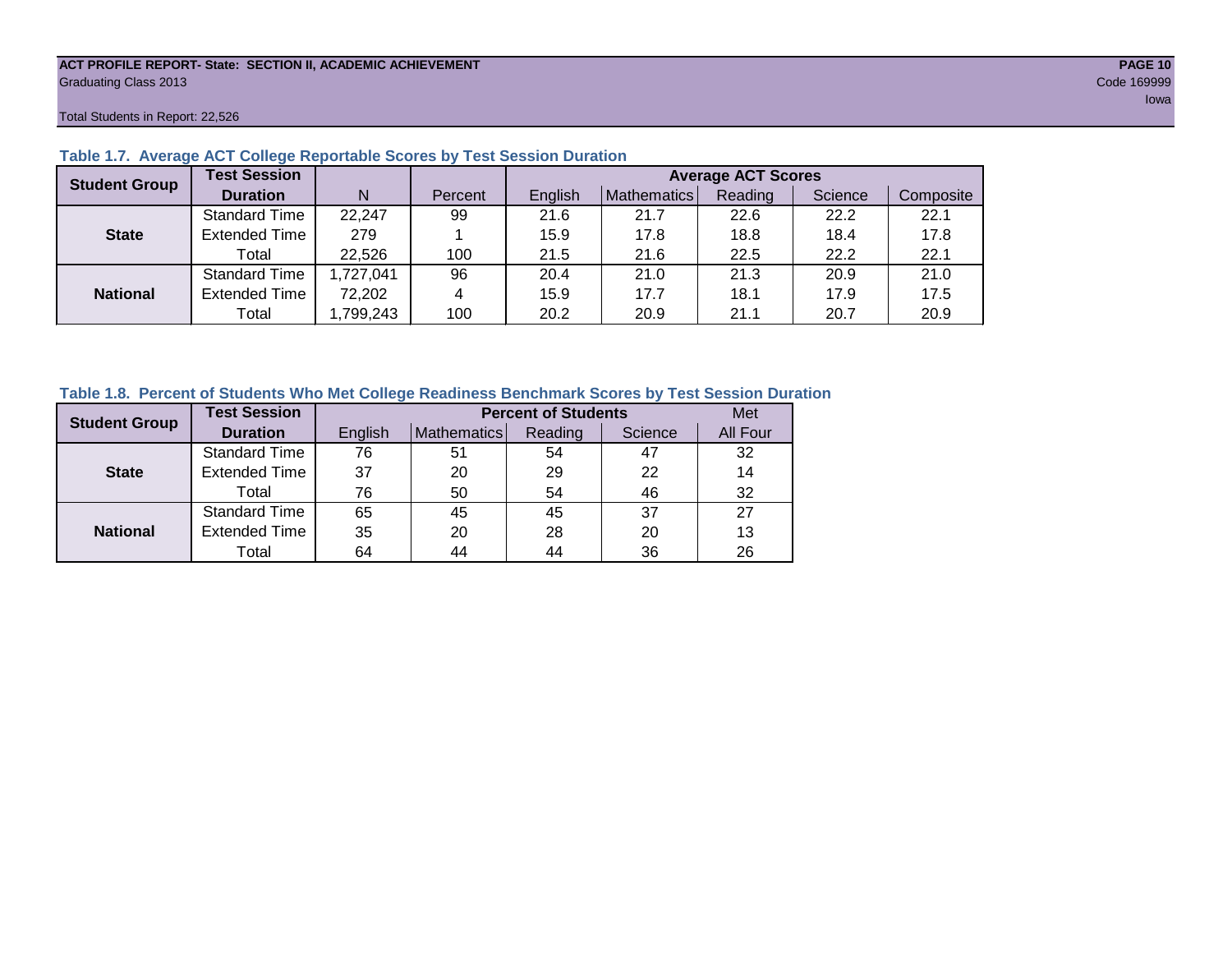### Section II Academic Achievement

Beginning with the Graduating Class of 2013, all students whose scores are college reportable, both standard and extended time tests, are now included. Also beginning with the 2013 Graduating Class data, College Readiness Benchmarks for Reading and Science were updated to reflect the most recent college coursework research.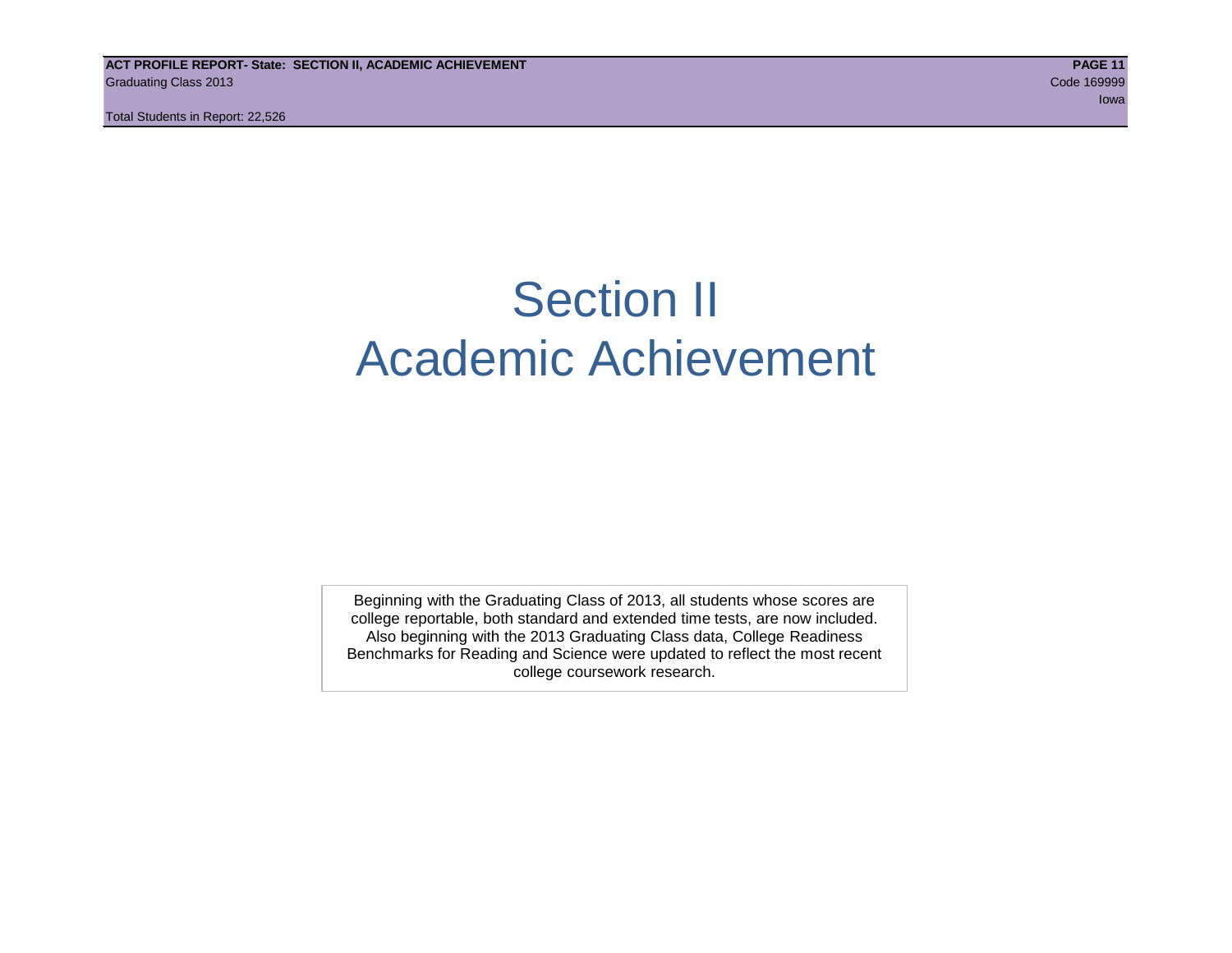#### **ACT PROFILE REPORT- State: SECTION II, ACADEMIC ACHIEVEMENT PAGE 12** Code 169999 Code 169999 Code 169999 Code 169999 Code 169999 Code 169999 Code 169999 Code 169999 Code 169999 Code 169999 Code 169999 Code 169999 Code 169999 Code 169999 Code 169999 Code 169999 Code 169999 Code 169999 Code 1

Total Students in Report: 22,526

|  | Table 2.1. ACT Score Distributions, Cumulative Percentages (CP <sup>1</sup> ), and Score Averages |  |  |  |
|--|---------------------------------------------------------------------------------------------------|--|--|--|
|  |                                                                                                   |  |  |  |

| <b>ACT Scale</b>      |              | <b>English</b> |                          | <b>Mathematics</b> |              | <b>Reading</b> |                | <b>Science</b> |                 | <b>Composite</b><br><b>ACT Scale</b> |                 |
|-----------------------|--------------|----------------|--------------------------|--------------------|--------------|----------------|----------------|----------------|-----------------|--------------------------------------|-----------------|
| <b>Score</b>          | $\mathsf{N}$ | CP             | ${\sf N}$                | $\mathsf{CP}$      | $\mathsf{N}$ | CP             | N              | CP             | N               | $\mathsf{CP}$                        | <b>Score</b>    |
| 36                    | 73           | 100            | 56                       | 100                | 194          | 100            | 92             | 100            | $\overline{14}$ | 100                                  | $\overline{36}$ |
| 35                    | 214          | 100            | 92                       | 100                | 126          | 99             | 139            | 100            | 52              | 100                                  | 35              |
| 34                    | 344          | 99             | 203                      | 99                 | 417          | 99             | 147            | 99             | 119             | 100                                  | 34              |
| 33                    | 369          | 97             | 173                      | 98                 | 496          | 97             | 117            | 98             | 195             | 99                                   | 33              |
| 32                    | 281          | 96             | 254                      | $98\,$             | 555          | 95             | 262            | $98\,$         | 304             | 98                                   | 32              |
| 31                    | 399          | 94             | 230                      | 97                 | 850          | 92             | 366            | $97\,$         | 400             | 97                                   | 31              |
| 30                    | 508          | 93             | 346                      | 96                 | 697          | 88             | 394            | 95             | 549             | 95                                   | 30              |
| 29                    | 557          | 90             | 454                      | 94                 | 711          | 85             | 499            | 93             | 639             | 93                                   | 29              |
| 28                    | 614          | 88             | 764                      | 92                 | 774          | 82             | 626            | 91             | 810             | 90                                   | 28              |
| 27                    | 729          | 85             | 1,151                    | 89                 | 868          | 79             | 891            | 88             | 983             | 86                                   | $27\,$          |
| 26                    | 1,012        | 82             | 1,359                    | 83                 | 904          | 75             | 1,067          | 84             | 1,180           | 82                                   | 26              |
| 25                    | 1,167        | 77             | 1,564                    | $77\,$             | 948          | 71             | 1,915          | 80             | 1,420           | 77                                   | 25              |
| 24                    | 1,513        | 72             | 1,737                    | 70                 | 1,642        | 67             | 2,288          | 71             | 1,607           | 70                                   | 24              |
| 23                    | 1,691        | 65             | 1,508                    | 63                 | 1,296        | 59             | 1,658          | 61             | 1,851           | 63                                   | 23              |
| 22                    | 1,564        | 58             | 1,411                    | 56                 | 1,594        | 53             | 2,023          | 54             | 1,913           | 55                                   | 22              |
| 21                    | 1,926        | 51             | 1,219                    | 50                 | 1,776        | 46             | 2,355          | 45             | 1,854           | 47                                   | 21              |
| 20                    | 1,867        | 42             | 1,003                    | 44                 | 1,642        | 39             | 1,766          | 34             | 1,802           | 38                                   | 20              |
| 19                    | 1,216        | 34             | 1,427                    | 40                 | 1,327        | 31             | 1,511          | 26             | 1,635           | 30                                   | 19              |
| 18                    | 1,006        | 29             | 1,458                    | 34                 | 1,310        | 25             | 1,263          | $20\,$         | 1,439           | 23                                   | 18              |
| 17                    | 897          | 24             | 2,103                    | 27                 | 956          | 20             | 733            | 14             | 1,100           | 17                                   | 17              |
| 16                    | 1,033        | 20             | 2,045                    | 18                 | 899          | 15             | 656            | 11             | 886             | 12                                   | 16              |
| 15                    | 1,083        | 16             | 1,246                    | 9                  | 769          | 11             | 480            | 8              | 636             | 8                                    | 15              |
| 14                    | 669          | 11             | 491                      | 3                  | 503          | 8              | 354            | 6              | 459             | 5                                    | 14              |
| 13                    | 467          | 8              | 166                      |                    | 540          | 6              | 322            | 4              | 334             | 3                                    | 13              |
| 12                    | 362          | 6              | 50                       |                    | 319          | 3              | 226            | 3              | 218             | $\overline{c}$                       | 12              |
| 11                    | 364          |                | $\overline{7}$           |                    | 174          | $\overline{2}$ | 229            | $\overline{c}$ | 97              | $\mathbf{1}$                         | 11              |
| 10                    | 271          | 3              | 5                        |                    | 146          |                | 79             | 1              | 24              | $\overline{1}$                       | 10              |
| 9                     | 158          |                |                          |                    | 37           |                | 37             |                | $\overline{2}$  |                                      | 9               |
| 8                     | 118          |                |                          |                    | 23           |                | 18             |                | $\overline{2}$  |                                      | 8               |
| $\overline{7}$        | 38           |                |                          |                    | 17           |                | $\overline{7}$ |                | $\mathbf{1}$    |                                      | $\overline{7}$  |
| 6                     | 10           |                | $\overline{\phantom{a}}$ |                    | 8            |                | $\overline{2}$ | 1              | $\Omega$        |                                      | $6\phantom{a}$  |
| 5                     | $\mathbf{1}$ |                | $\mathbf 0$              |                    | 1            |                | $\overline{2}$ |                |                 |                                      | 5               |
| $\boldsymbol{\Delta}$ | 3            |                | $\Omega$                 |                    | 3            |                |                |                | $\Omega$        |                                      |                 |
| 3                     |              |                | $\mathbf 0$              |                    | 3            |                |                | 1              | $\mathbf 0$     |                                      | 3               |
| $\overline{2}$        |              |                | $\mathbf 0$              |                    |              |                | $\mathbf 0$    | -1             | $\mathbf 0$     |                                      | $\overline{2}$  |
|                       | $\Omega$     |                | $\Omega$                 |                    | $\Omega$     | 1              | $\Omega$       | 1              | $\Omega$        |                                      | Avg (SD)        |
| Avg (SD)              |              | 21.5(5.8)      |                          | 21.6(4.9)          |              | 22.5(5.8)      |                | 22.2(4.7)      |                 | 22.1(4.7)                            |                 |

in a complete the contract of the complete the contract of the contract of the contract of the contract of the

<sup>1</sup>CP is the cumulative percent of students at or below a score point.

Note: Shaded portions of columns identify the students who met/exceeded the ACT College Readiness Benchmark Scores.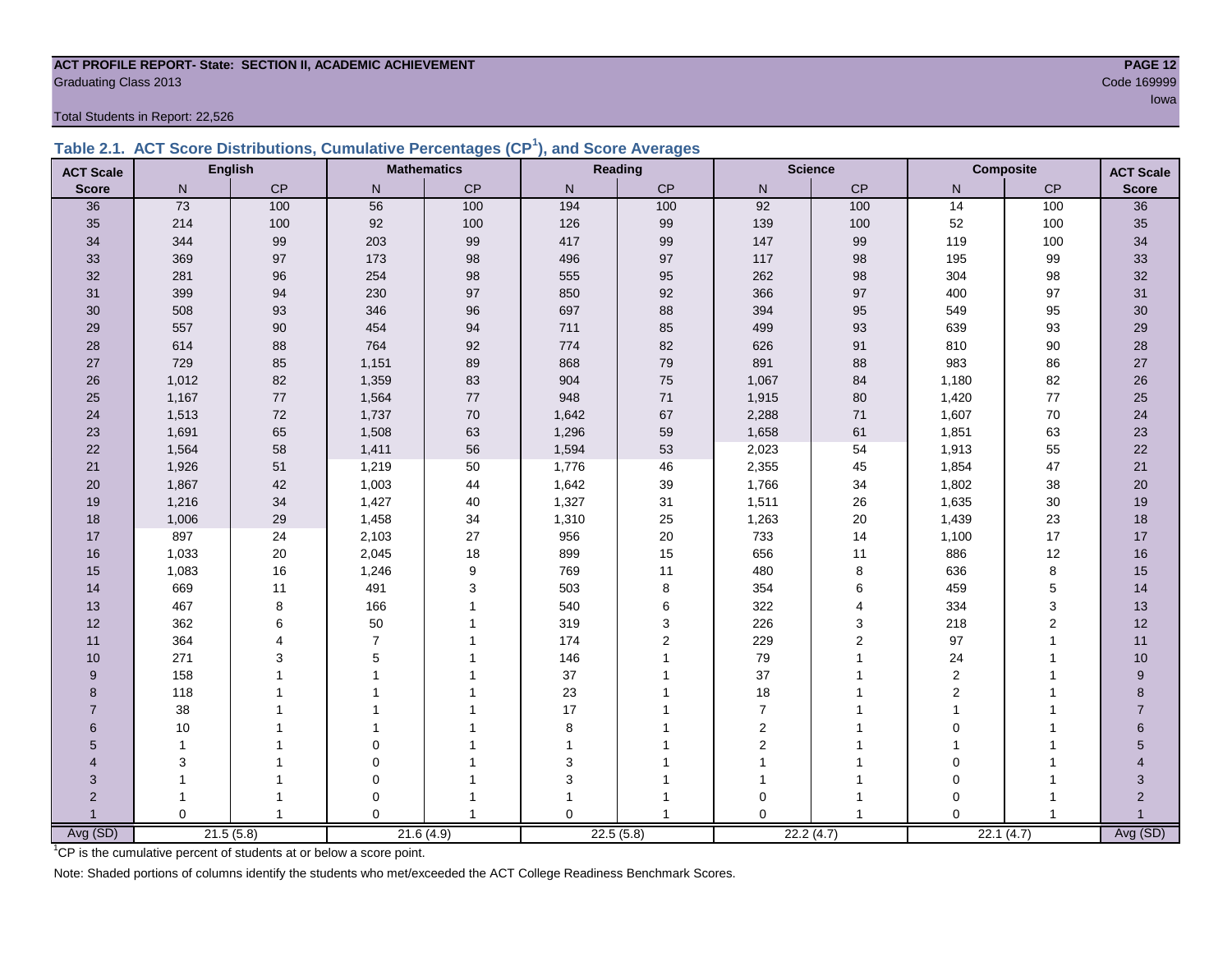#### **ACT PROFILE REPORT- State: SECTION II, ACADEMIC ACHIEVEMENT PAGE 13** Graduating Class 2013 Code 169999

#### Total Students in Report: 22,526

|                  |                         | <b>English</b> |                          |                |                        |                | <b>Reading</b>          |              | <b>Mathematics</b>    |           |                            |                |                        |     |                  |
|------------------|-------------------------|----------------|--------------------------|----------------|------------------------|----------------|-------------------------|--------------|-----------------------|-----------|----------------------------|----------------|------------------------|-----|------------------|
|                  |                         |                |                          |                | <b>Social Studies/</b> |                |                         |              | <b>Pre/Elementary</b> |           | <b>Algebra/ Coordinate</b> |                | <b>Plane Geometry/</b> |     |                  |
| <b>ACT Scale</b> | <b>Usage/ Mechanics</b> |                | <b>Rhetorical Skills</b> |                | <b>Sciences</b>        |                | <b>Arts/Literature</b>  |              | Algebra               |           | <b>Geometry</b>            |                | <b>Trigonometry</b>    |     | <b>ACT Scale</b> |
| <b>Score</b>     | N                       | CP             | N                        | <b>CP</b>      | $\mathsf{N}$           | CP             | N                       | <b>CP</b>    | N                     | <b>CP</b> | N.                         | CP             | N                      | CP  | <b>Score</b>     |
| 18               | 743                     | 100            | 360                      | 100            | 707                    | 100            | 763                     | 100          | 891                   | 100       | 105                        | 100            | 200                    | 100 | 18               |
| 17               | 1,074                   | 97             | 218                      | 98             | 1,255                  | 97             | 1,015                   | 97           | 1,007                 | 96        | 212                        | 100            | 49                     | 99  | 17               |
| 16               | 970                     | 92             | 1.227                    | 97             | 1.428                  | 91             | 1,524                   | 92           | 1,009                 | 92        | 469                        | 99             | 831                    | 99  | 16               |
| 15               | 1.064                   | 88             | 1.408                    | 92             | 1,588                  | 85             | 1,667                   | 85           | 1,559                 | 87        | 1,158                      | 97             | 1,349                  | 95  | 15               |
| 14               | 1,376                   | 83             | 1,960                    | 86             | 1,650                  | 78             | 1,820                   | 78           | 1,604                 | 80        | 1,849                      | 91             | 1,999                  | 89  | 14               |
| 13               | 1.480                   | 77             | 2,290                    | 77             | 2,111                  | 71             | 1.880                   | 70           | 2,330                 | 73        | 2.794                      | 83             | 2,302                  | 80  | 13               |
| 12               | 1,879                   | 70             | 3.146                    | 67             | 2,963                  | 61             | 2,086                   | 62           | 2,324                 | 63        | 2,627                      | 71             | 3,433                  | 70  | 12               |
| 11               | 2,872                   | 62             | 2,597                    | 53             | 2,299                  | 48             | 2,577                   | 52           | 2,429                 | 52        | 3,040                      | 59             | 2,521                  | 55  | 11               |
| 10               | 2,820                   | 49             | 2,434                    | 41             | 2,150                  | 38             | 2,251                   | 41           | 2,055                 | 42        | 3,451                      | 46             | 2,583                  | 44  | 10               |
| 9                | 2,289                   | 37             | 2,569                    | 31             | 2,062                  | 28             | 1.707                   | 31           | 1,728                 | 32        | 2,477                      | 30             | 3,241                  | 32  | 9                |
| 8                | 1,696                   | 26             | 1.703                    | 19             | 1,666                  | 19             | 1,837                   | 23           | 2,124                 | 25        | 2,277                      | 19             | 1,849                  | 18  | 8                |
|                  | 1,561                   | 19             | 1,032                    | 12             | 1,312                  | 12             | 1,246                   | 15           | 1,982                 | 15        | 827                        | 9              | 1,083                  | 10  | $\overline{7}$   |
| 6                | 1,078                   | 12             | 607                      | $\overline{7}$ | 650                    | 6              | 983                     | 10           | 851                   | 7         | 643                        | 6              | 484                    | 5   | 6                |
| 5                | 859                     | $\overline{7}$ | 509                      | 4              | 419                    | 3              | 677                     | 5            | 428                   | 3         | 237                        | 3              | 267                    | 3   | 5                |
| 4                | 413                     | 3              | 304                      | 2              | 149                    |                | 348                     | 2            | 114                   | 1         | 195                        | $\overline{2}$ | 187                    |     | 4                |
| 3                | 259                     | 2              | 145                      | 1              | 72                     | $\overline{ }$ | 92                      | $\mathbf{1}$ | 64                    |           | 121                        |                | 75                     |     | 3                |
| $\overline{2}$   | 85                      |                | 12                       |                | 36                     |                | 52                      | 1            | 23                    |           | 8                          |                | 41                     |     | $\overline{2}$   |
|                  | 8                       |                | 5                        |                | 9                      |                | $\overline{\mathbf{A}}$ | 1            | 4                     |           | 36                         |                | 32                     |     |                  |
| Avg (SD)         | 10.8(3.6)               |                | 11.1(3.1)                |                | 11.6(3.3)              |                | 11.4(3.5)               |              | 11.3(3.4)             |           | 10.9(2.7)                  |                | 11.0(2.8)              |     | Avg (SD)         |

**Table 2.2. ACT Subscore Distributions, Cumulative Percentages (CP<sup>1</sup> ), and Subscore Averages**

 $1$ <sup>T</sup>CP is the cumulative percent of students at or below a score point.

#### **Table 2.3. ACT Score Quartile Values**

| <b>Quartile</b>      | <b>Enalish</b> | <b>Mathematics</b> | Reading  | <b>Science</b> | Composite |
|----------------------|----------------|--------------------|----------|----------------|-----------|
| Q3 (75th Percentile) | 25             | 25                 | <u>.</u> | 25             | 25        |
| Q2 (50th Percentile) | n,             | nr<br>__           | nr<br>∼  | nn<br>--       | ົ<br>__   |
| Q1 (25th Percentile) |                |                    |          | č              |           |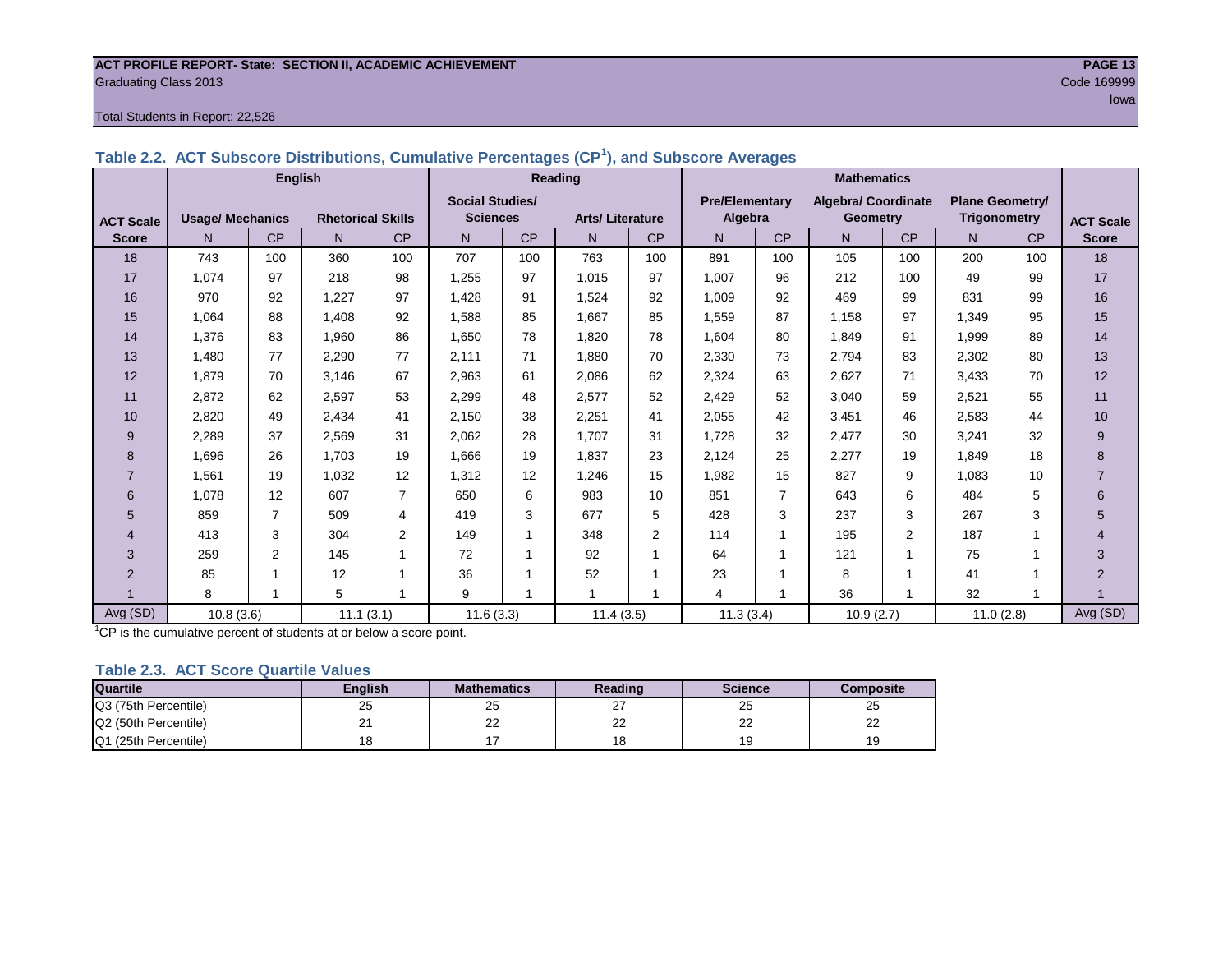#### **Table 2.4. Average ACT Composite Scores for Race/Ethnicity by Level of Preparation**

| <b>Student</b>  |                                 | <b>Number of Students</b> | <b>Percent Taking</b>     |                     | <b>Average ACT Composite Score</b> |
|-----------------|---------------------------------|---------------------------|---------------------------|---------------------|------------------------------------|
| <b>Group</b>    | <b>Race/Ethnicity</b>           | <b>Tested</b>             | Core or More <sup>1</sup> | <b>Core or More</b> | <b>Less Than Core</b>              |
|                 | <b>All Students</b>             | 22,526                    | 79                        | 22.9                | 19.6                               |
|                 | <b>Black/African American</b>   | 601                       | 62                        | 18.4                | 16.1                               |
|                 | American Indian/Alaska Native   | 57                        | 72                        | 20.4                | 18.1                               |
|                 | White                           | 18,712                    | 81                        | 23.1                | 20.0                               |
| <b>State</b>    | Hispanic/Latino                 | 1,204                     | 68                        | 20.3                | 17.2                               |
|                 | Asian                           | 545                       | 76                        | 23.4                | 18.5                               |
|                 | Native Hawaiian/Other Pac. Isl. | 11                        | 82                        | 23.6                | 17.0                               |
|                 | I Two or more races             | 630                       | 77                        | 22.3                | 18.5                               |
|                 | Prefer not/No Response          | 766                       | 69                        | 23.8                | 19.7                               |
|                 | <b>All Students</b>             | 1,799,243                 | 74                        | 21.7                | 18.7                               |
|                 | Black/African American          | 239,598                   | 69                        | 17.5                | 15.6                               |
|                 | American Indian/Alaska Native   | 14,217                    | 62                        | 19.1                | 16.5                               |
|                 | <b>White</b>                    | 1,034,712                 | 76                        | 22.9                | 20.0                               |
| <b>National</b> | Hispanic/Latino                 | 259,741                   | 72                        | 19.5                | 17.2                               |
|                 | Asian                           | 71,677                    | 81                        | 24.1                | 21.5                               |
|                 | Native Hawaiian/Other Pac. Isl. | 4,772                     | 71                        | 20.5                | 17.5                               |
|                 | Two or more races               | 64,221                    | 74                        | 21.9                | 19.2                               |
|                 | Prefer not/No Response          | 110,305                   | 58                        | 22.4                | 18.4                               |

<sup>1</sup>"Core or More" results correspond to students taking four or more years of English AND three or more years each of math, social studies, and natural science.

#### **Table 2.5. Average ACT Scores by Race/Ethnicity**

| <b>Student</b>  |                                 |                |                    |                |                |                  |
|-----------------|---------------------------------|----------------|--------------------|----------------|----------------|------------------|
| Group           | <b>Race/Ethnicity</b>           | <b>English</b> | <b>Mathematics</b> | <b>Reading</b> | <b>Science</b> | <b>Composite</b> |
|                 | <b>All Students</b>             | 21.5           | 21.6               | 22.5           | 22.2           | 22.1             |
|                 | Black/African American          | 16.0           | 17.4               | 17.4           | 17.8           | 17.3             |
|                 | American Indian/Alaska Native   | 18.3           | 18.9               | 20.2           | 20.0           | 19.4             |
|                 | White                           | 22.0           | 21.9               | 22.9           | 22.6           | 22.5             |
| <b>State</b>    | Hispanic/Latino                 | 18.0           | 18.9               | 19.6           | 19.4           | 19.1             |
|                 | Asian                           | 20.6           | 22.7               | 21.4           | 22.0           | 21.8             |
|                 | Native Hawaiian/Other Pac. Isl. | 21.0           | 23.0               | 22.5           | 22.5           | 22.4             |
|                 | Two or more races               | 20.7           | 20.7               | 22.1           | 21.5           | 21.4             |
|                 | Prefer not/No Response          | 21.7           | 21.5               | 22.8           | 22.1           | 22.1             |
|                 | <b>All Students</b>             | 20.2           | 20.9               | 21.1           | 20.7           | 20.9             |
|                 | <b>Black/African American</b>   | 15.7           | 17.2               | 17.0           | 16.9           | 16.9             |
|                 | American Indian/Alaska Native   | 16.6           | 18.2               | 18.3           | 18.3           | 18.0             |
|                 | White                           | 21.8           | 21.9               | 22.6           | 22.0           | 22.2             |
| <b>National</b> | Hispanic/Latino                 | 17.7           | 19.3               | 18.9           | 18.8           | 18.8             |
|                 | Asian                           | 22.5           | 25.0               | 22.9           | 23.1           | 23.5             |
|                 | Native Hawaiian/Other Pac. Isl. | 18.6           | 20.1               | 19.5           | 19.5           | 19.5             |
|                 | Two or more races               | 20.6           | 20.9               | 21.6           | 20.9           | 21.1             |
|                 | Prefer not/No Response          | 20.0           | 20.8               | 21.0           | 20.5           | 20.7             |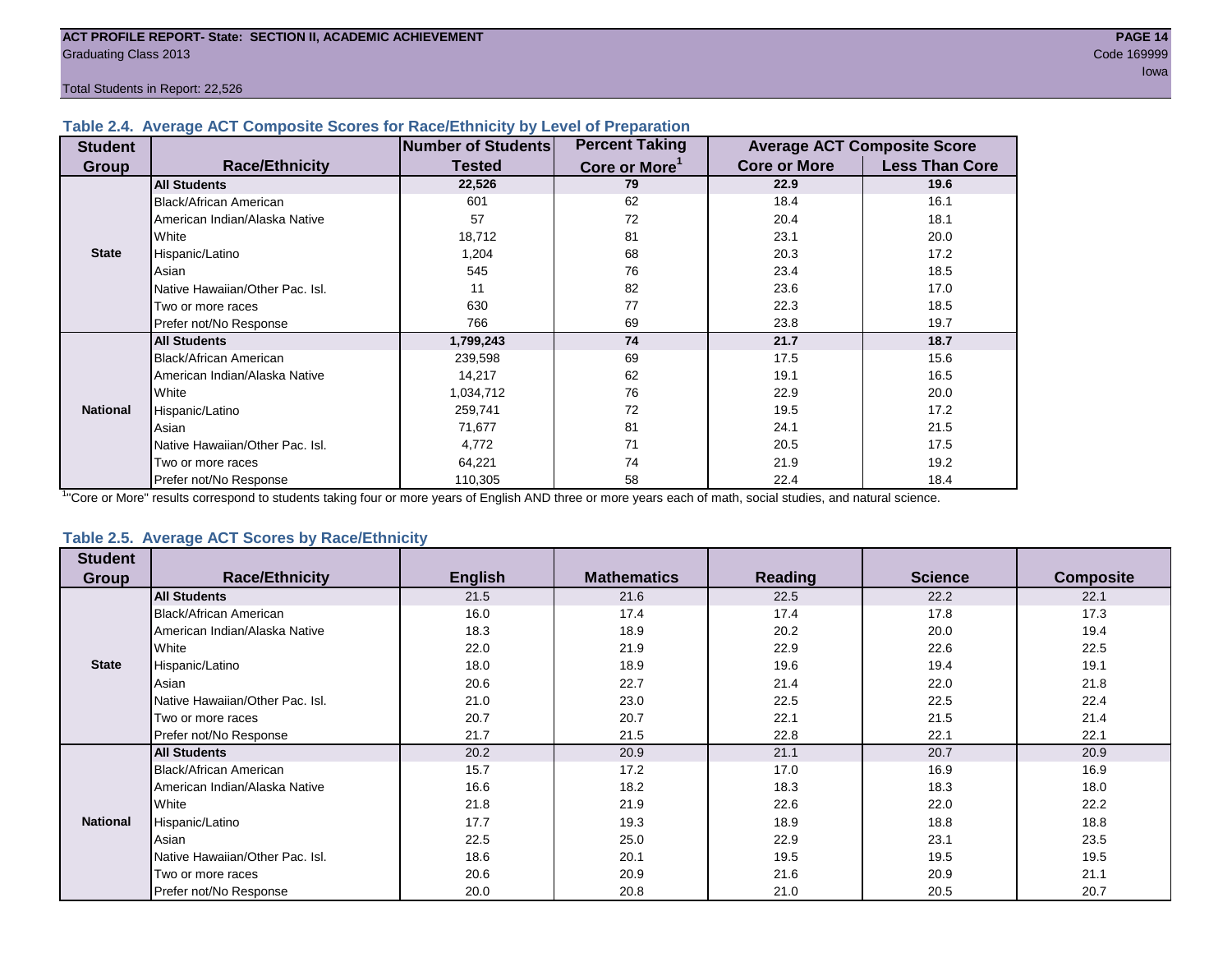#### **ACT PROFILE REPORT- State: SECTION II, ACADEMIC ACHIEVEMENT PAGE 15** Graduating Class 2013 Code 169999

Total Students in Report: 22,526

| <b>Student</b>  | <b>CRS</b> |         | <b>English</b> |         | <b>Mathematics</b> |         | Reading | <b>Science</b> |    |  |
|-----------------|------------|---------|----------------|---------|--------------------|---------|---------|----------------|----|--|
| Group           | Range      | N       | %              | N       | %                  | N       | %       | N              | %  |  |
|                 | 33 to 36   | 1,000   | 4              | 524     | 2                  | 1,233   | 5       | 495            | 2  |  |
|                 | 28 to 32   | 2,359   | 10             | 2,048   | 9                  | 3,587   | 16      | 2,147          | 10 |  |
|                 | 24 to 27   | 4,421   | 20             | 5,811   | 26                 | 4,362   | 19      | 6,161          | 27 |  |
| <b>State</b>    | 20 to 23   | 7,048   | 31             | 5,141   | 23                 | 6,308   | 28      | 7,802          | 35 |  |
|                 | 16 to 19   | 4,152   | 18             | 7,033   | 31                 | 4,492   | 20      | 4,163          | 18 |  |
|                 | 13 to 15   | 2,219   | 10             | 1,903   | 8                  | 1,812   | 8       | 1,156          | 5  |  |
|                 | 01 to 12   | 1,327   | 6              | 66      | 0                  | 732     | 3       | 602            | 3  |  |
|                 | 33 to 36   | 81,846  | 5              | 51,648  | 3                  | 89,731  | 5       | 36,033         | 2  |  |
|                 | 28 to 32   | 175,672 | 10             | 156,561 | 9                  | 239,643 | 13      | 138,865        | 8  |  |
|                 | 24 to 27   | 291,095 | 16             | 385,102 | 21                 | 277,723 | 15      | 364,600        | 20 |  |
| <b>National</b> | 20 to 23   | 447,398 | 25             | 343,822 | 19                 | 424,936 | 24      | 542,531        | 30 |  |
|                 | 16 to 19   | 327,718 | 18             | 590,816 | 33                 | 384,706 | 21      | 413,107        | 23 |  |
|                 | 13 to 15   | 242,064 | 13             | 258,384 | 14                 | 240,069 | 13      | 183,840        | 10 |  |
|                 | 01 to 12   | 233,450 | 13             | 12,910  |                    | 142,435 | 8       | 120,267        |    |  |

#### **Table 2.6. Percent of Students in College Readiness Standards (CRS) Score Ranges**

#### **Table 2.7. Average ACT Scores by Gender**

| <b>Student Group</b> | <b>Gender</b> |         |         | <b>Average ACT Scores</b> |             |         |         |           |  |  |  |  |
|----------------------|---------------|---------|---------|---------------------------|-------------|---------|---------|-----------|--|--|--|--|
|                      |               | N       | Percent | Enalish                   | Mathematics | Reading | Science | Composite |  |  |  |  |
|                      | Males         | 10,406  | 46      | 21.1                      | 22.3        | 22.4    | 22.8    | 22.3      |  |  |  |  |
| <b>State</b>         | Females       | 12,091  | 54      | 21.9                      | 21.0        | 22.7    | 21.7    | 21.9      |  |  |  |  |
|                      | Missing       | 29      |         | 14.0                      | 15.9        | 15.1    | 15.2    | 15.3      |  |  |  |  |
|                      | Males         | 835,431 | 46      | 19.8                      | 21.4        | 20.9    | 21.2    | 20.9      |  |  |  |  |
| <b>National</b>      | Females       | 954,919 | 53      | 20.6                      | 20.5        | 21.4    | 20.4    | 20.9      |  |  |  |  |
|                      | Missing       | 8,893   | 0       | 16.1                      | 18.2        | 17.6    | 17.7    | 17.5      |  |  |  |  |

#### **Table 2.8. Percent of Students Who Met College Readiness Benchmark Scores by Gender**

| <b>Student Group</b> | Gender       |         | Met                |         |         |          |
|----------------------|--------------|---------|--------------------|---------|---------|----------|
|                      |              | English | <b>Mathematics</b> | Reading | Science | All Four |
| <b>State</b>         | Males        | 73      | 56                 | 53      | 52      | 36       |
|                      | Females      | 78      | 45                 | 54      | 42      | 29       |
| <b>National</b>      | <b>Males</b> | 62      | 47                 | 43      | 40      | 29       |
|                      | Females      | 67      | 4 <sup>1</sup>     | 45      | 33      | 24       |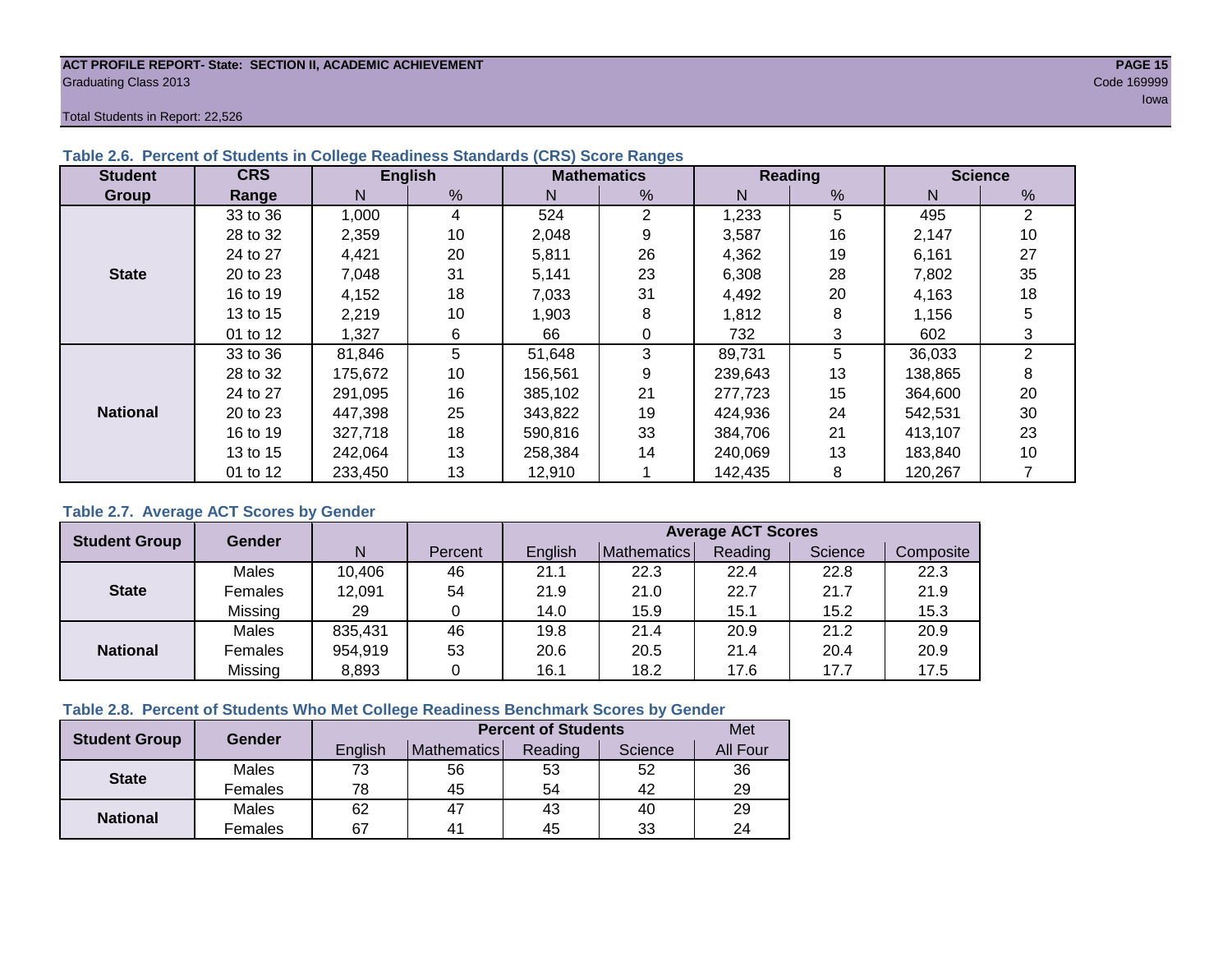#### **ACT PROFILE REPORT- State: SECTION II, ACADEMIC ACHIEVEMENT PAGE 16** Graduating Class 2013 Code 169999

#### Total Students in Report: 22,526

| <b>Student</b>  | <b>Curriculum</b>                                                        | N        |       | <b>English</b> | <b>Mathematics</b> |      | Reading |      | <b>Science</b> |      | <b>Composite</b> |      |
|-----------------|--------------------------------------------------------------------------|----------|-------|----------------|--------------------|------|---------|------|----------------|------|------------------|------|
| Group           | Taken'                                                                   |          | CRB % | Avg            | CRB %              | Ava  | CRB %   | Avg  | CRB %          | Avg  | CRB $\%^4$       | Avg  |
|                 | Core or More <sup>2</sup>                                                | 17,894   | 82    | 22.4           | 57                 | 22.4 | 59      | 23.3 | 52             | 22.9 | 36               | 22.9 |
| <b>State</b>    | Less than Core                                                           | 4,049    | 57    | 18.8           | 27                 | 19.0 | 37      | 20.1 | 26             | 19.9 | 15               | 19.6 |
|                 | Missing <sup>3</sup>                                                     | 583      | 25    | 14.5           | 12                 | 16.7 | 18      | 16.3 | 13             | 16.6 |                  | 16.1 |
|                 | Core or More                                                             | ,322,739 | 71    | 21.2           | 50                 | 21.7 | 50      | 22.0 | 42             | 21.5 | 31               | 21.7 |
| <b>National</b> | Less than Corel                                                          | 396.592  | 48    | 17.8           | 27                 | 18.9 | 30      | 19.0 | 22             | 18.8 | 14               | 18.7 |
|                 | Missing                                                                  | 79,912   | 36    | 16.0           | 19                 | 17.8 | 24      | 17.5 | 17             | 17.7 | 10               | 17.4 |
|                 | "Curriculum Token" reflecte overall bigh school ourriculum in this toble |          |       |                |                    |      |         |      |                |      |                  |      |

**Table 2.9. College Readiness Benchmark (CRB) Percent and Average ACT Scores by Overall High School Curriculum**

"Curriculum Taken" reflects overall high school curriculum in this table.

 $^2$  "Core or More" results correspond to students taking four or more years of English AND three or more years each of math, social studies, and natural science.

 $3$  Zero years or no coursework information reported in one or more content areas.

 $4$  Composite CRB% results reflect students who met all four subject-area benchmarks.

|  |  |  |  |  | Table 2.10. College Readiness Benchmark (CRB) Percent and Average ACT Scores by Content-Specific Curriculum |
|--|--|--|--|--|-------------------------------------------------------------------------------------------------------------|
|--|--|--|--|--|-------------------------------------------------------------------------------------------------------------|

| <b>Student</b>  | <b>Curriculum</b>                       |          | <b>English</b> |      | <b>Mathematics</b> |       |      | Reading  |       |      | <b>Science</b> |       |      |
|-----------------|-----------------------------------------|----------|----------------|------|--------------------|-------|------|----------|-------|------|----------------|-------|------|
| Group           | Taken $^{\scriptscriptstyle\mathsf{T}}$ |          | CRB %          | Avg  | N                  | CRB % | Avg  | N        | CRB % | Avg  | N              | CRB % | Avg  |
|                 | Core or More <sup>2</sup>               | 20,919   | 78             | 21.8 | 20,750             | 54    | 22.0 | 20,959   | 55    | 22.8 | 19,928         | 50    | 22.7 |
| <b>State</b>    | Less than Corel                         | 1,103    | 57             | 18.8 | .235               |       | 16.6 | ,045     | 38    | 20.2 | 2,062          | 20    | 19.1 |
|                 | Missing <sup>3</sup>                    | 504      | 25             | 14.5 | 541                | 12    | 16.7 | 522      | 20    | 16.4 | 536            | 14    | 16.6 |
|                 | Core or More                            | ,646,286 | 67             | 20.6 | 648,697            | 46    | 21.3 | .554,990 | 46    | 21.5 | ,506,965       | 40    | 21.3 |
| <b>National</b> | Less than Core                          | 84,048   | 36             | 15.9 | 77,906             |       | 16.3 | 171,617  | 32    | 19.1 | 218,267        |       | 18.0 |
|                 | Missing                                 | 68,909   | 38             | 16.4 | 72,640             | 20    | 17.9 | 72,636   | 25    | 17.7 | 74,011         | 18    | 17.8 |

<sup>1</sup>"Curriculum Taken" reflects content-specific curriculum in this table.

<sup>2</sup> "Core or More" results correspond to students taking four or more years of English or three or more years of math, social studies, or natural science, respectively. For instance, Reading "Core or More" results correspond to students taking three or more years of social studies, regardless of courses taken in other content areas.

 $3$  Zero years or no coursework information reported in the specified content area.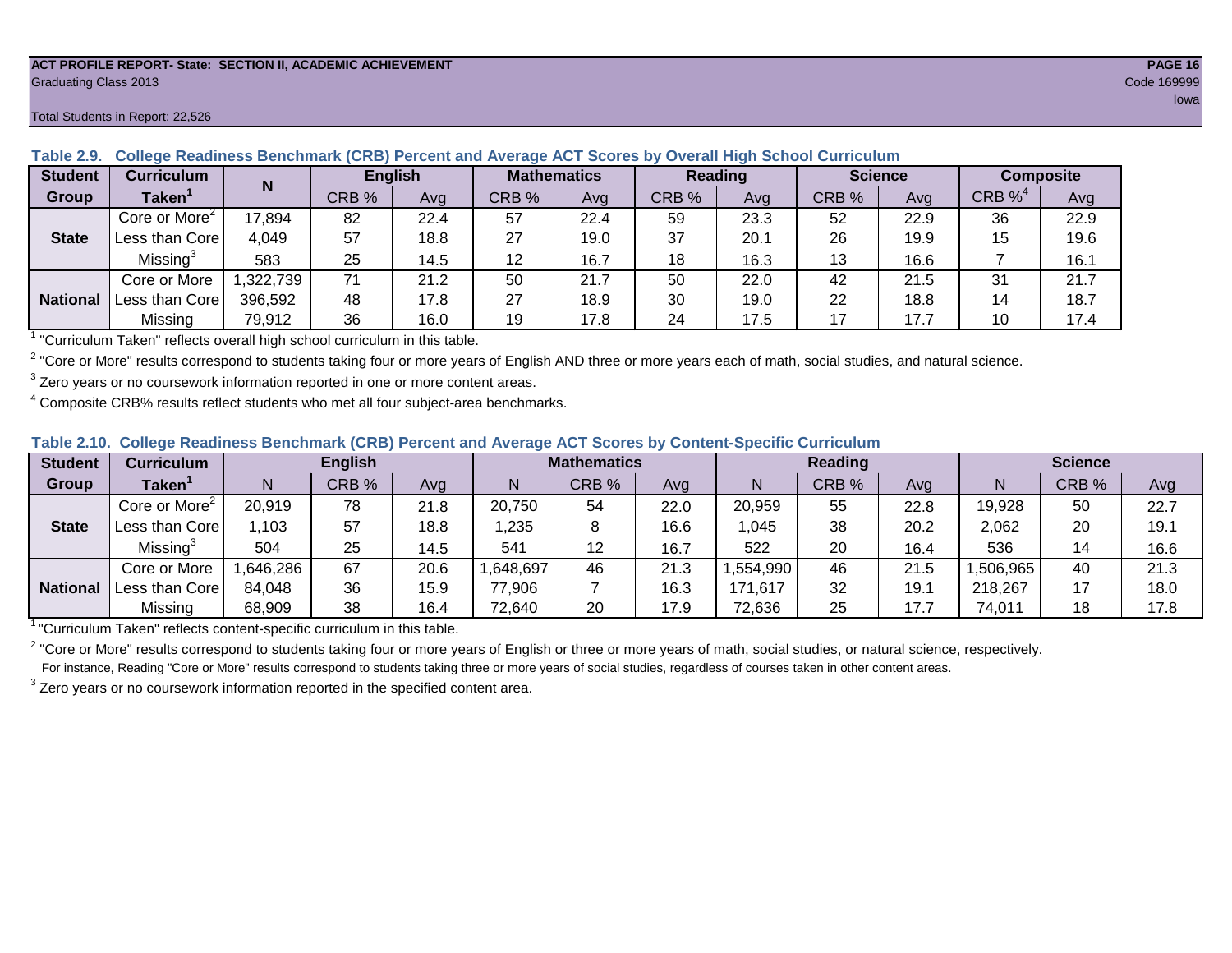### Section III College Readiness and the Impact of Course Rigor

Beginning with the Graduating Class of 2013, all students whose scores are college reportable, both standard and extended time tests, are now included. Also beginning with the 2013 Graduating Class data, College Readiness Benchmarks for Reading and Science were updated to reflect the most recent college coursework research.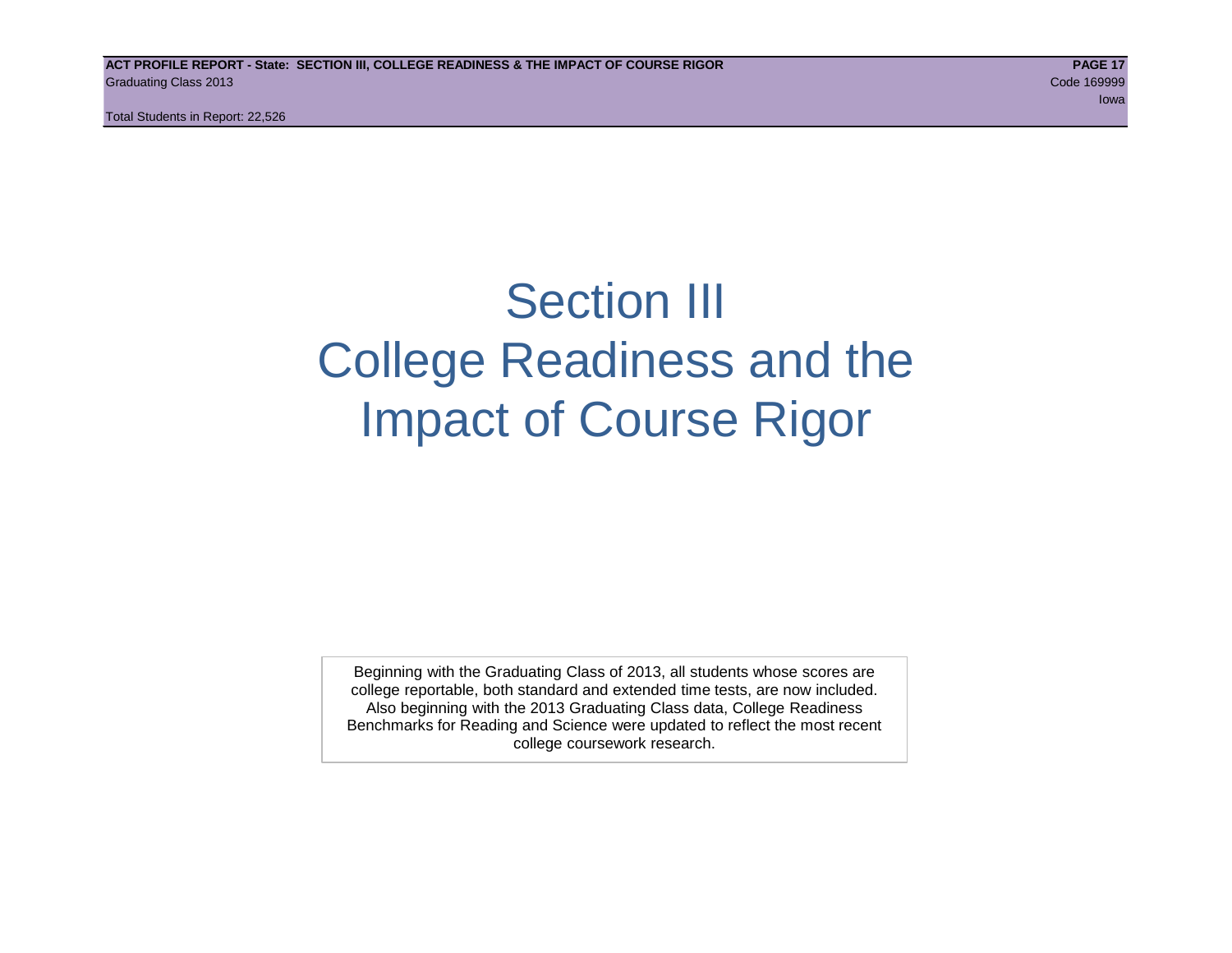#### **ACT PROFILE REPORT - State: SECTION III, COLLEGE READINESS & THE IMPACT OF COURSE RIGOR PAGE 18** Graduating Class 2013 Code 169999

Total Students in Report: 22,526

#### **Figure 3.1. Percent of Students Who Met ACT College Readiness Benchmark Scores by Race/Ethnicity: ENGLISH**



ACT English Benchmark Score = **18**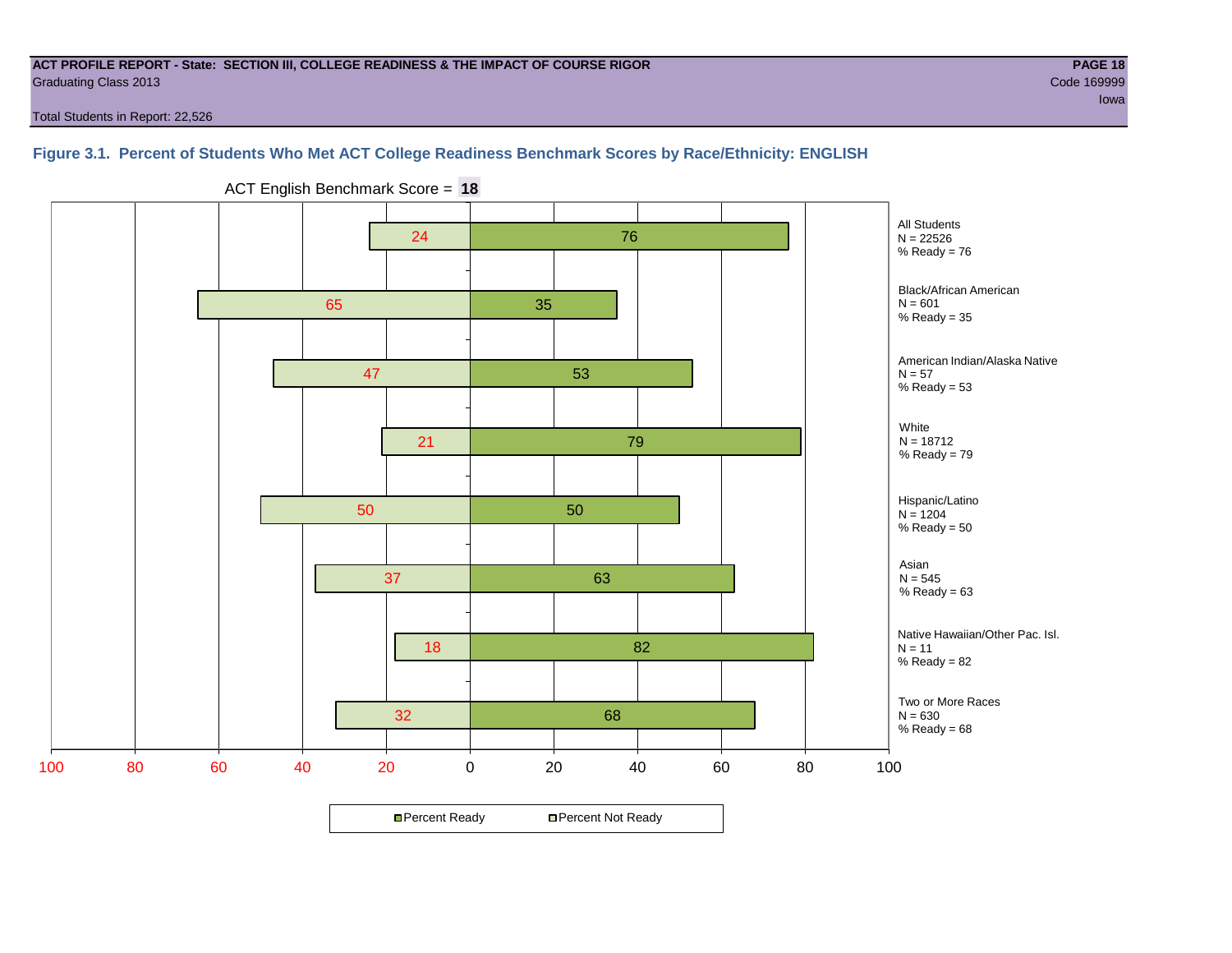#### **ACT PROFILE REPORT - State: SECTION III, COLLEGE READINESS & THE IMPACT OF COURSE RIGOR PAGE 19** Graduating Class 2013 Code 169999

Total Students in Report: 22,526

#### **Figure 3.2. Percent of Students Who Met ACT College Readiness Benchmark Scores by Race/Ethnicity: MATHEMATICS**



ACT Mathematics Benchmark Score = **22**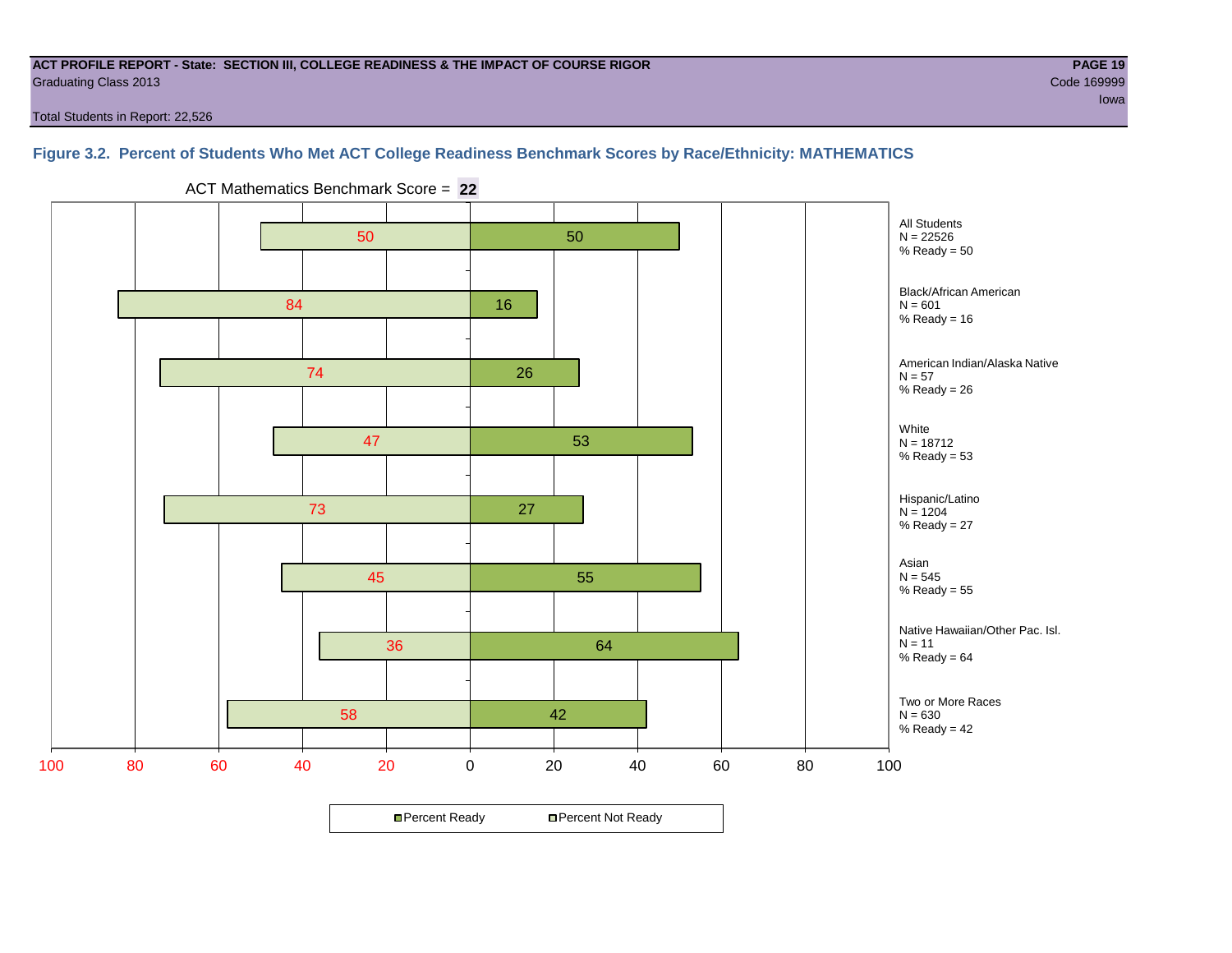#### **ACT PROFILE REPORT - State: SECTION III, COLLEGE READINESS & THE IMPACT OF COURSE RIGOR PAGE 20** Graduating Class 2013 Code 169999

Total Students in Report: 22,526

**Figure 3.3. Percent of Students Who Met ACT College Readiness Benchmark Scores by Race/Ethnicity: READING**



ACT Reading Benchmark Score = **22**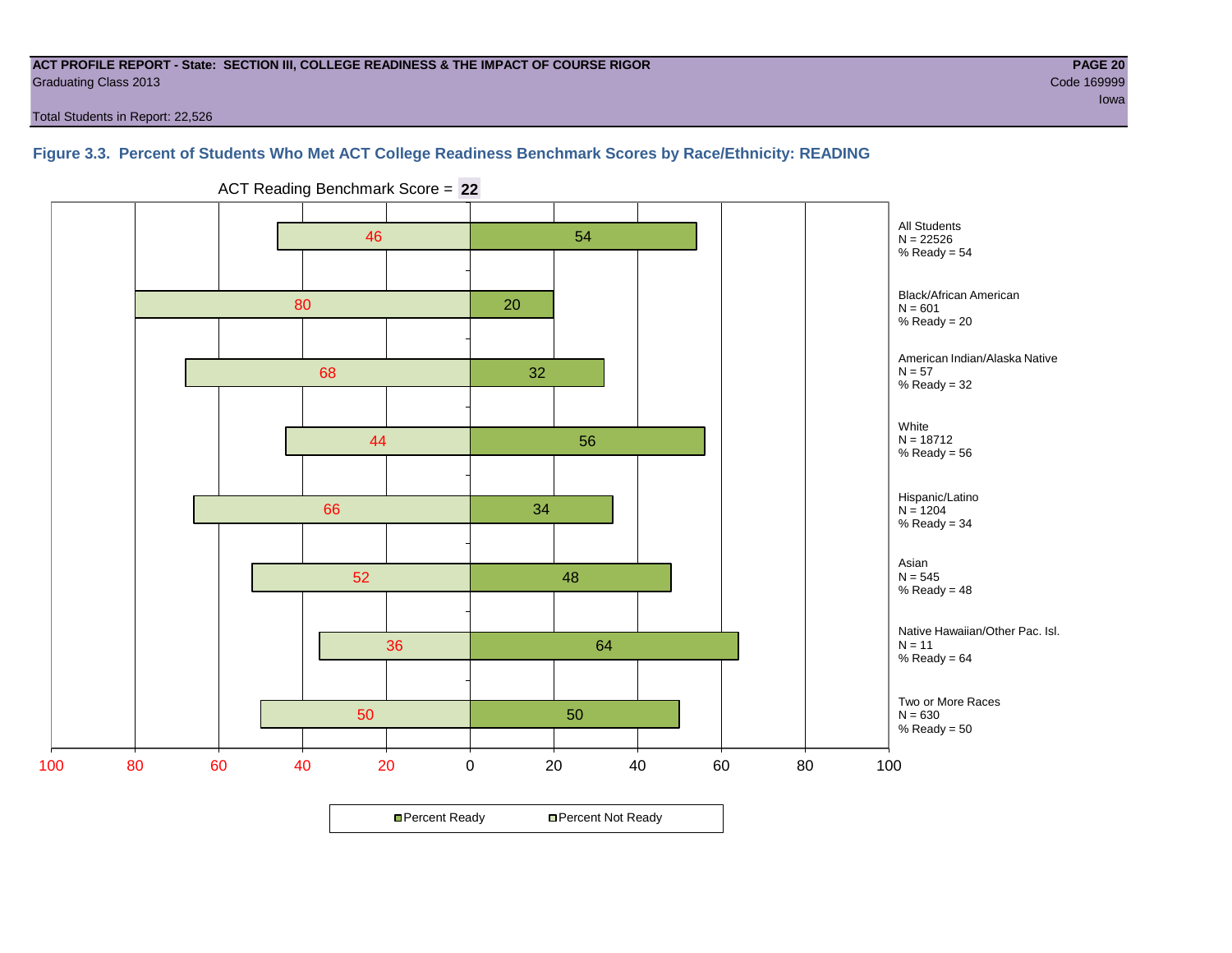#### **ACT PROFILE REPORT - State: SECTION III, COLLEGE READINESS & THE IMPACT OF COURSE RIGOR PAGE 21** Graduating Class 2013 Code 169999

Total Students in Report: 22,526

#### **Figure 3.4. Percent of Students Who Met ACT College Readiness Benchmark Scores by Race/Ethnicity: SCIENCE**



ACT Science Benchmark Score = **23**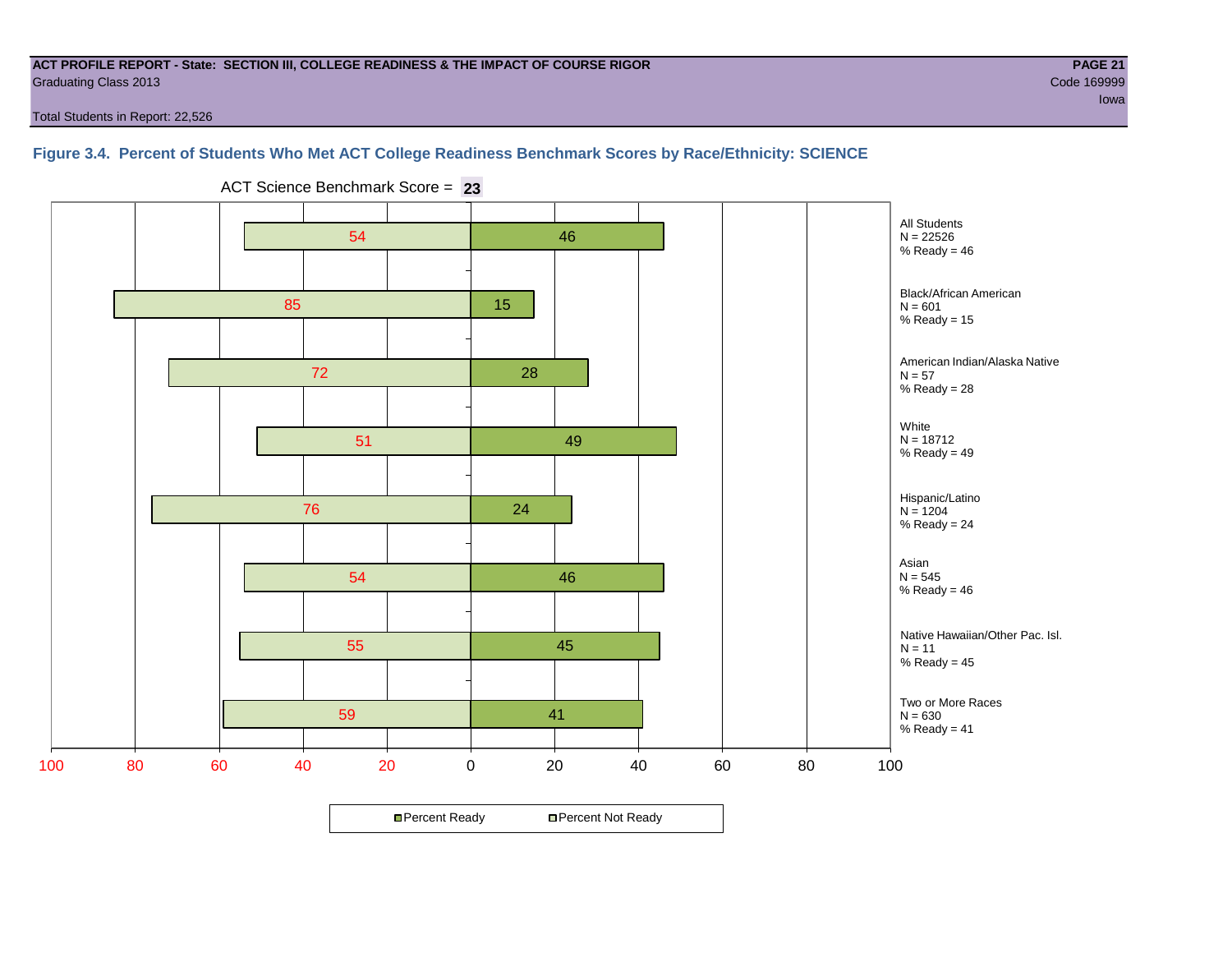#### **ACT PROFILE REPORT - State: SECTION III, COLLEGE READINESS & THE IMPACT OF COURSE RIGOR PAGE 22** Graduating Class 2013 Code 169999

Total Students in Report: 22,526

**Figure 3.5. Percent of Students Who Met ACT College Readiness Benchmark Scores by Race/Ethnicity: ALL FOUR**

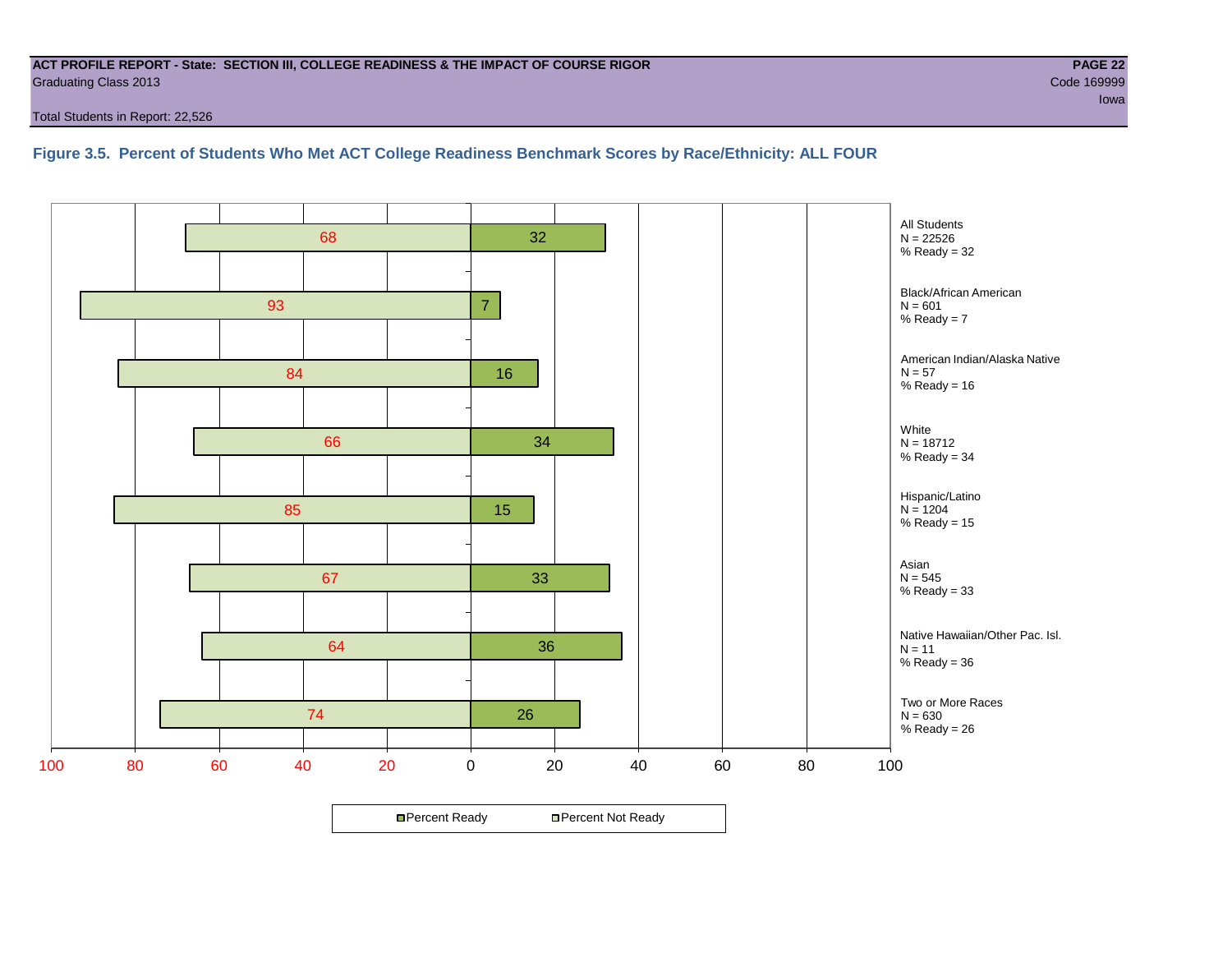#### **ACT PROFILE REPORT - State: SECTION III, COLLEGE READINESS & THE IMPACT OF COURSE RIGOR PAGE 23** Graduating Class 2013 Code 169999

Total Students in Report: 22,526

**Table 3.1. Average ACT Scores and Average ACT Score Changes by Common Course Patterns**

| <b>Course Pattern</b>                            |        |                | <b>All Students</b> |                     |              |         | <b>Males</b> |                          |              |                |            |                        |
|--------------------------------------------------|--------|----------------|---------------------|---------------------|--------------|---------|--------------|--------------------------|--------------|----------------|------------|------------------------|
|                                                  |        |                | <b>ACT</b>          | <b>Course Value</b> |              |         | <b>ACT</b>   | <b>Course Value</b>      |              |                | <b>ACT</b> | <b>Course Value</b>    |
| <b>ENGLISH COURSE PATTERN</b>                    | N      | Percent        | English             | Added <sup>1</sup>  | $\mathsf{N}$ | Percent | English      | Added                    | $\mathsf{N}$ | Percent        | English    | A d d e d <sup>1</sup> |
| Eng 9, Eng 10, Eng 11, Eng 12, & Other English   | 9.079  | 40             | 22.5                | 3.7                 | 3,705        | 36      | 22.1         | 3.8                      | 5,370        | 44             | 22.8       | 3.6                    |
| Eng 9, Eng 10, Eng 11, Eng 12                    | 11.840 | 53             | 21.3                | 2.5                 | 5,921        | 57      | 21.1         | 2.8                      | 5,912        | 49             | 21.5       | 2.3                    |
| Less than 4 years of English                     | 1,103  | 5              | 18.8                |                     | 525          | 5       | 18.3         | $\sim$                   | 575          | 5              | 19.2       |                        |
| Zero years / no English courses reported         | 504    | 2              | 14.5                |                     | 255          | 2       | 14.4         | $\blacksquare$           | 234          | $\overline{2}$ | 14.8       |                        |
|                                                  |        |                |                     | <b>Course Value</b> |              |         |              | <b>Course Value</b>      |              |                |            | <b>Course Value</b>    |
|                                                  |        |                | <b>ACT</b>          |                     |              |         | <b>ACT</b>   |                          |              |                | <b>ACT</b> |                        |
| <b>IMATHEMATICS COURSE PATTERN</b>               | N.     | Percent        | Math                | Added <sup>1</sup>  | N            | Percent | Math         | Added <sup>1</sup>       | N            | Percent        | Math       | A d d e d <sup>1</sup> |
| Alg 1, Alg 2, Geom, Trig, & Calc                 | 1.168  | 5              | 24.7                | 8.1                 | 597          | 6       | 25.4         | 8.6                      | 571          | 5              | 24.1       | 7.6                    |
| Alg 1, Alg 2, Geom, Trig, & Other Adv Math       | 1,968  | 9              | 22.9                | 6.3                 | 784          | 8       | 23.3         | 6.5                      | 1,184        | 10             | 22.6       | 6.1                    |
| Alg 1, Alg 2, Geom, & Trig                       | 1.413  | 6              | 21.2                | 4.6                 | 615          | 6       | 21.6         | 4.8                      | 797          | $\overline{7}$ | 20.9       | 4.4                    |
| Alg 1, Alg 2, Geom, & Other Adv Math             | 3,495  | 16             | 20.9                | 4.3                 | 1,389        | 13      | 21.4         | 4.6                      | 2,105        | 17             | 20.6       | 4.1                    |
| Other comb of 4 or more years of Math            | 7,507  | 33             | 24.4                | 7.8                 | 3,929        | 38      | 25.0         | 8.2                      | 3,574        | 30             | 23.7       | 7.2                    |
| Alg 1, Alg 2, & Geom                             | 4,187  | 19             | 18.2                | 1.6                 | 1,714        | 16      | 18.6         | 1.8                      | 2,466        | 20             | 18.0       | 1.5                    |
| Other comb of 3 or 3.5 years of Math             | 1.012  | 4              | 20.6                | 4.0                 | 528          | 5       | 20.9         | 4.1                      | 484          | $\overline{4}$ | 20.2       | 3.7                    |
| Less than 3 years of Math                        | 1,235  | 5              | 16.6                |                     | 577          | 6       | 16.8         | $\overline{\phantom{a}}$ | 657          | 5              | 16.5       |                        |
| Zero years / no Math courses reported            | 541    | 2              | 16.7                |                     | 273          | 3       | 17.2         | $\blacksquare$           | 253          | $\overline{2}$ | 16.3       |                        |
|                                                  |        |                | <b>ACT</b>          | <b>Course Value</b> |              |         | <b>ACT</b>   | <b>Course Value</b>      |              |                | <b>ACT</b> | <b>Course Value</b>    |
| <b>SOCIAL SCIENCE COURSE PATTERN</b>             | N.     | Percent        | Reading             | Added <sup>1</sup>  | $\mathsf{N}$ | Percent | Reading      | Added <sup>1</sup>       | N            | Percent        | Reading    | A d d e d <sup>1</sup> |
| US Hist, World Hist, Am Gov, & Other Hist        | 431    | $\overline{2}$ | 22.2                | 2.0                 | 237          | 2       | 22.2         | 2.3                      | 194          | 2              | 22.1       | 1.6                    |
| Other comb of 4 or more years Social Science     | 12,956 | 58             | 23.1                | 2.9                 | 5,901        | 57      | 23.1         | 3.2                      | 7,048        | 58             | 23.2       | 2.7                    |
| US Hist, World Hist, & Am Gov                    | 1,099  | 5              | 21.5                | 1.3                 | 571          | 5       | 21.4         | 1.5                      | 528          | $\overline{4}$ | 21.7       | 1.2                    |
| Other comb of 3 or 3.5 years of Social Science   | 6,473  | 29             | 22.4                | 2.2                 | 2,938        | 28      | 22.2         | 2.3                      | 3,530        | 29             | 22.6       | 2.1                    |
| Less than 3 years of Social Science              | 1,045  | 5              | 20.2                |                     | 491          | 5       | 19.9         | $\tilde{\phantom{a}}$    | 552          | 5              | 20.5       |                        |
| Zero years / no Social Science courses reported  | 522    | 2              | 16.4                |                     | 268          | 3       | 16.2         | $\overline{\phantom{a}}$ | 239          | $\overline{2}$ | 16.7       |                        |
|                                                  |        |                |                     | <b>Course Value</b> |              |         |              | <b>Course Value</b>      |              |                |            | <b>Course Value</b>    |
|                                                  |        |                | <b>ACT</b>          |                     |              |         | <b>ACT</b>   |                          |              |                | <b>ACT</b> |                        |
| NATURAL SCIENCE COURSE PATTERN                   | N.     | Percent        | Science             | Added <sup>1</sup>  | N            | Percent | Science      | Added <sup>1</sup>       | N            | Percent        | Science    | A d d e d <sup>1</sup> |
| Gen Sci <sup>2</sup> , Bio, Chem, & Phys         | 10,061 | 45             | 23.6                | 4.5                 | 5,270        | 51      | 24.2         | 5.2                      | 4,787        | 40             | 22.9       | 3.7                    |
| Bio, Chem, Phys                                  | 1.175  | 5              | 24.9                | 5.8                 | 600          | 6       | 25.8         | 6.8                      | 574          | 5              | 23.9       | 4.7                    |
| Gen Sci <sup>2</sup> , Bio, Chem                 | 8,045  | 36             | 21.3                | 2.2                 | 2,974        | 29      | 21.6         | 2.6                      | 5,065        | 42             | 21.2       | 2.0                    |
| Other comb of 3 years of Natural Science         | 647    | 3              | 20.9                | 1.8                 | 380          | 4       | 21.3         | 2.3                      | 267          | $\mathbf{2}$   | 20.4       | 1.2                    |
| Less than 3 years of Natural Science             | 2,062  | 9              | 19.1                |                     | 913          | 9       | 19.0         |                          | 1,146        | 9              | 19.2       |                        |
| Zero years / no Natural Science courses reported | 536    | $\overline{2}$ | 16.6                |                     | 269          | 3       | 16.8         |                          | 252          | $\overline{2}$ | 16.4       |                        |

<sup>1</sup>Course value added is defined as the average ACT score change compared to course sequences in which students took

less than four years of English or less than three years of Mathematics, Social Science or Natural Science.

<sup>2</sup>Includes General, Physical and Earth Sciences.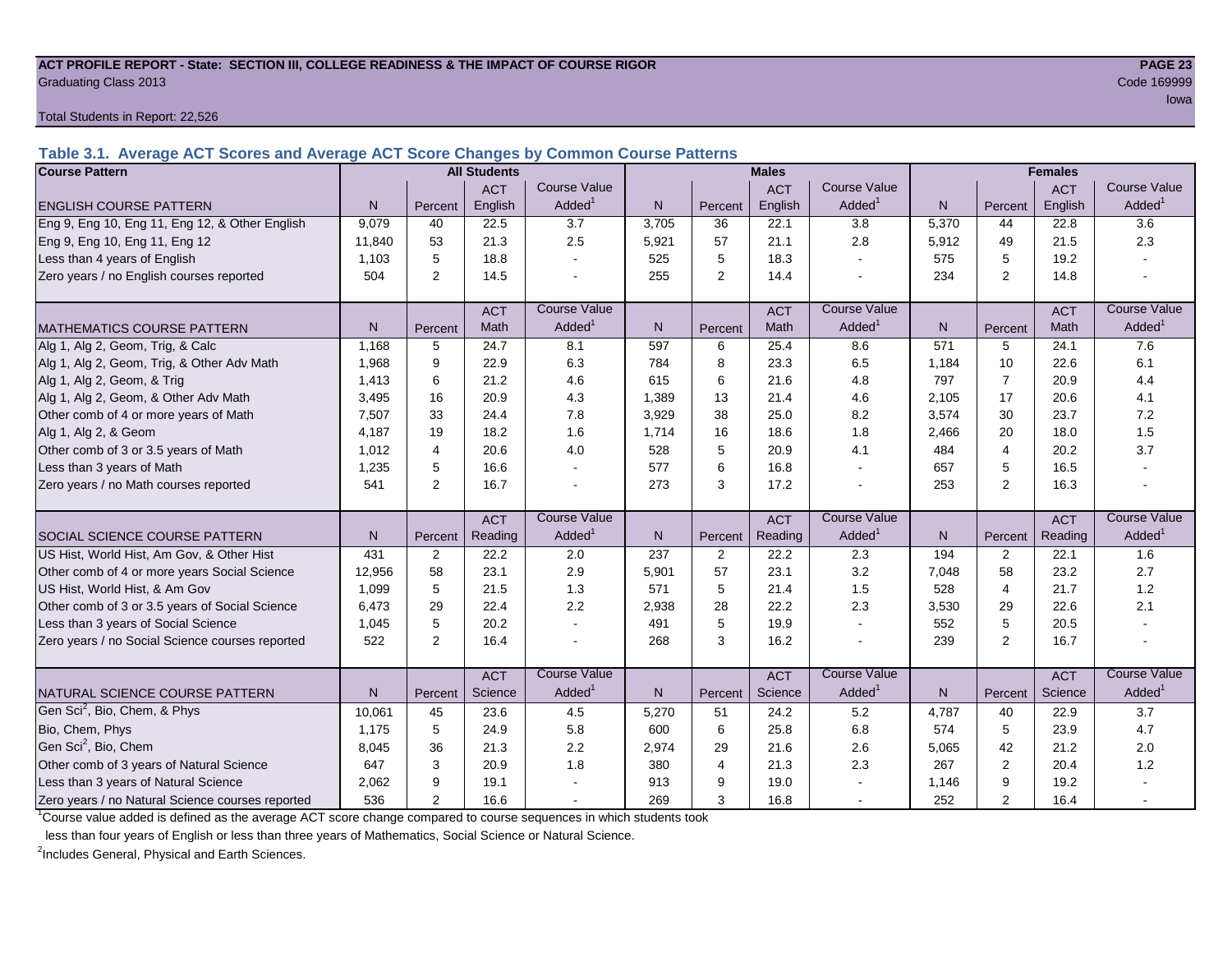#### ACT PROFILE REPORT - State: SECTION III, COLLEGE READINESS & THE IMPACT OF COURSE RIGOR **PAGE 24 Graduating Class 2013** Code 169999

in a complete the contract of the complete the contract of the contract of the contract of the contract of the

Total Students in Report: 22,526

#### **Table 3.2. College Readiness Percents by Common Course Patterns**

| <b>Course Pattern</b>                            |              |                       | <b>State</b> |                  |              |                       | <b>National</b> |                  |
|--------------------------------------------------|--------------|-----------------------|--------------|------------------|--------------|-----------------------|-----------------|------------------|
|                                                  |              | <b>Percent Taking</b> | Avg ACT      | Percent Who Met  |              | <b>Percent Taking</b> | Avg ACT         | Percent Who Met  |
| <b>ENGLISH COURSE PATTERN</b>                    | $\mathsf{N}$ | Pattern               | English      | <b>Benchmark</b> | $\mathsf{N}$ | Pattern               | English         | <b>Benchmark</b> |
| Eng 9, Eng 10, Eng 11, Eng 12, & Other English   | 9,079        | 40                    | 22.5         | 82               | 380,375      | 21                    | 21.6            | 73               |
| Eng 9, Eng 10, Eng 11, Eng 12                    | 11,840       | 53                    | 21.3         | 75               | 1,265,911    | 70                    | 20.3            | 65               |
| Less than 4 years of English                     | 1,103        | 5                     | 18.8         | 57               | 84,048       | 5                     | 15.9            | 36               |
| Zero years / no English courses reported         | 504          | $\overline{2}$        | 14.5         | 25               | 68,909       | 4                     | 16.4            | 38               |
|                                                  |              |                       |              |                  |              |                       |                 |                  |
|                                                  |              | <b>Percent Taking</b> | Avg ACT      | Percent Who Met  |              | <b>Percent Taking</b> | Avg ACT         | Percent Who Met  |
| <b>MATHEMATICS COURSE PATTERN</b>                | N            | Pattern               | <b>Math</b>  | <b>Benchmark</b> | N            | Pattern               | Math            | <b>Benchmark</b> |
| Alg 1, Alg 2, Geom, Trig, & Calc                 | 1,168        | 5                     | 24.7         | 78               | 113,999      | 6                     | 23.8            | 68               |
| Alg 1, Alg 2, Geom, Trig, & Other Adv Math       | 1,968        | 9                     | 22.9         | 66               | 155,095      | 9                     | 21.9            | 56               |
| Alg 1, Alg 2, Geom, & Trig                       | 1,413        | 6                     | 21.2         | 49               | 119,993      | $\overline{7}$        | 19.4            | 32               |
| Alg 1, Alg 2, Geom, & Other Adv Math             | 3,495        | 16                    | 20.9         | 46               | 336,291      | 19                    | 19.6            | 32               |
| Other comb of 4 or more years of Math            | 7,507        | 33                    | 24.4         | 73               | 610,720      | 34                    | 23.6            | 65               |
| Alg 1, Alg 2, & Geom                             | 4.187        | 19                    | 18.2         | 17               | 223,733      | 12                    | 17.2            | 11               |
| Other comb of 3 or 3.5 years of Math             | 1,012        | $\overline{4}$        | 20.6         | 42               | 88,866       | 5                     | 19.7            | 34               |
| Less than 3 years of Math                        | 1,235        | 5                     | 16.6         | 8                | 77,906       | 4                     | 16.3            | $\overline{7}$   |
| Zero years / no Math courses reported            | 541          | $\overline{2}$        | 16.7         | 12               | 72,640       | 4                     | 17.9            | 20               |
|                                                  |              |                       |              |                  |              |                       |                 |                  |
|                                                  |              | <b>Percent Taking</b> | Avg ACT      | Percent Who Met  |              | <b>Percent Taking</b> | Avg ACT         | Percent Who Met  |
| <b>SOCIAL SCIENCE COURSE PATTERN</b>             | $\mathsf{N}$ | Pattern               | Reading      | <b>Benchmark</b> | $\mathsf{N}$ | Pattern               | Reading         | <b>Benchmark</b> |
| US Hist, World Hist, Am Gov, & Other Hist        | 431          | 2                     | 22.2         | 49               | 50,989       | 3                     | 22.2            | 51               |
| Other comb of 4 or more years Social Science     | 12,956       | 58                    | 23.1         | 57               | 908,394      | 50                    | 22.0            | 50               |
| US Hist, World Hist, & Am Gov                    | 1,099        | 5                     | 21.5         | 46               | 106,021      | 6                     | 19.5            | 34               |
| Other comb of 3 or 3.5 years of Social Science   | 6,473        | 29                    | 22.4         | 53               | 489,586      | 27                    | 21.0            | 43               |
| Less than 3 years of Social Science              | 1,045        | 5                     | 20.2         | 38               | 171,617      | 10                    | 19.1            | 32               |
| Zero years / no Social Science courses reported  | 522          | $\overline{2}$        | 16.4         | 20               | 72,636       | 4                     | 17.7            | 25               |
|                                                  |              |                       |              |                  |              |                       |                 |                  |
|                                                  |              | <b>Percent Taking</b> | Avg ACT      | Percent Who Met  |              | <b>Percent Taking</b> | Avg ACT         | Percent Who Met  |
| NATURAL SCIENCE COURSE PATTERN                   | N            | Pattern               | Science      | <b>Benchmark</b> | N            | Pattern               | Science         | <b>Benchmark</b> |
| Gen Sci <sup>1</sup> , Bio, Chem, & Phys         | 10,061       | 45                    | 23.6         | 59               | 767,293      | 43                    | 21.9            | 46               |
| Bio, Chem, Phys                                  | 1,175        | 5                     | 24.9         | 68               | 183,685      | 10                    | 23.0            | 54               |
| Gen Sci <sup>1</sup> , Bio, Chem                 | 8,045        | 36                    | 21.3         | 37               | 504,165      | 28                    | 19.9            | 28               |
| Other comb of 3 years of Natural Science         | 647          | 3                     | 20.9         | 36               | 51,822       | 3                     | 19.1            | 25               |
| Less than 3 years of Natural Science             | 2,062        | 9                     | 19.1         | 20               | 218,267      | 12                    | 18.0            | 17               |
| Zero years / no Natural Science courses reported | 536          | $\overline{2}$        | 16.6         | 14               | 74,011       | 4                     | 17.8            | 18               |

<sup>1</sup>Includes General, Physical and Earth Sciences.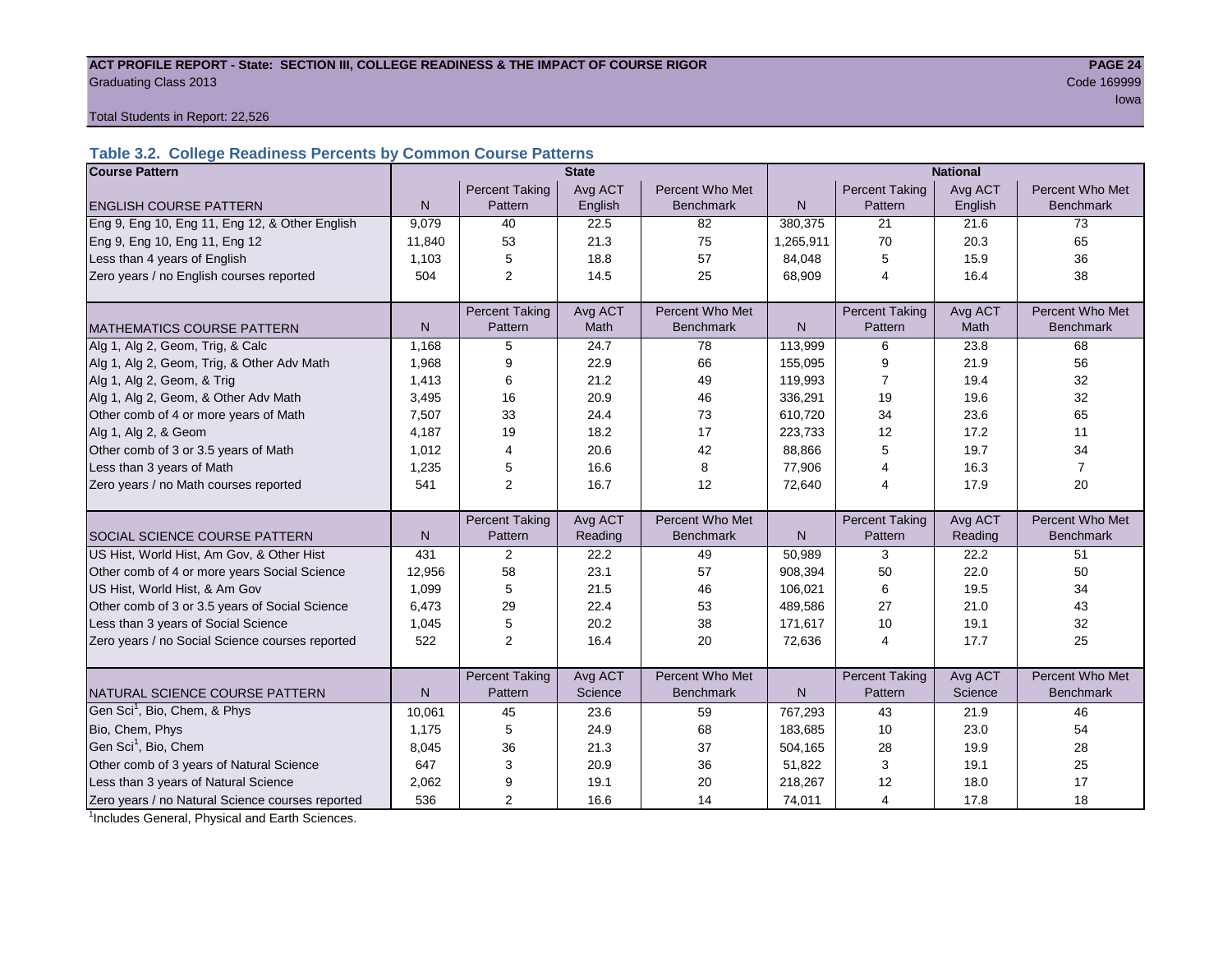### Section IV Career and Educational Aspirations

Beginning with the Graduating Class of 2013, all students whose scores are college reportable, both standard and extended time tests, are now included. Also beginning with the 2013 Graduating Class data, College Readiness Benchmarks for Reading and Science were updated to reflect the most recent college coursework research.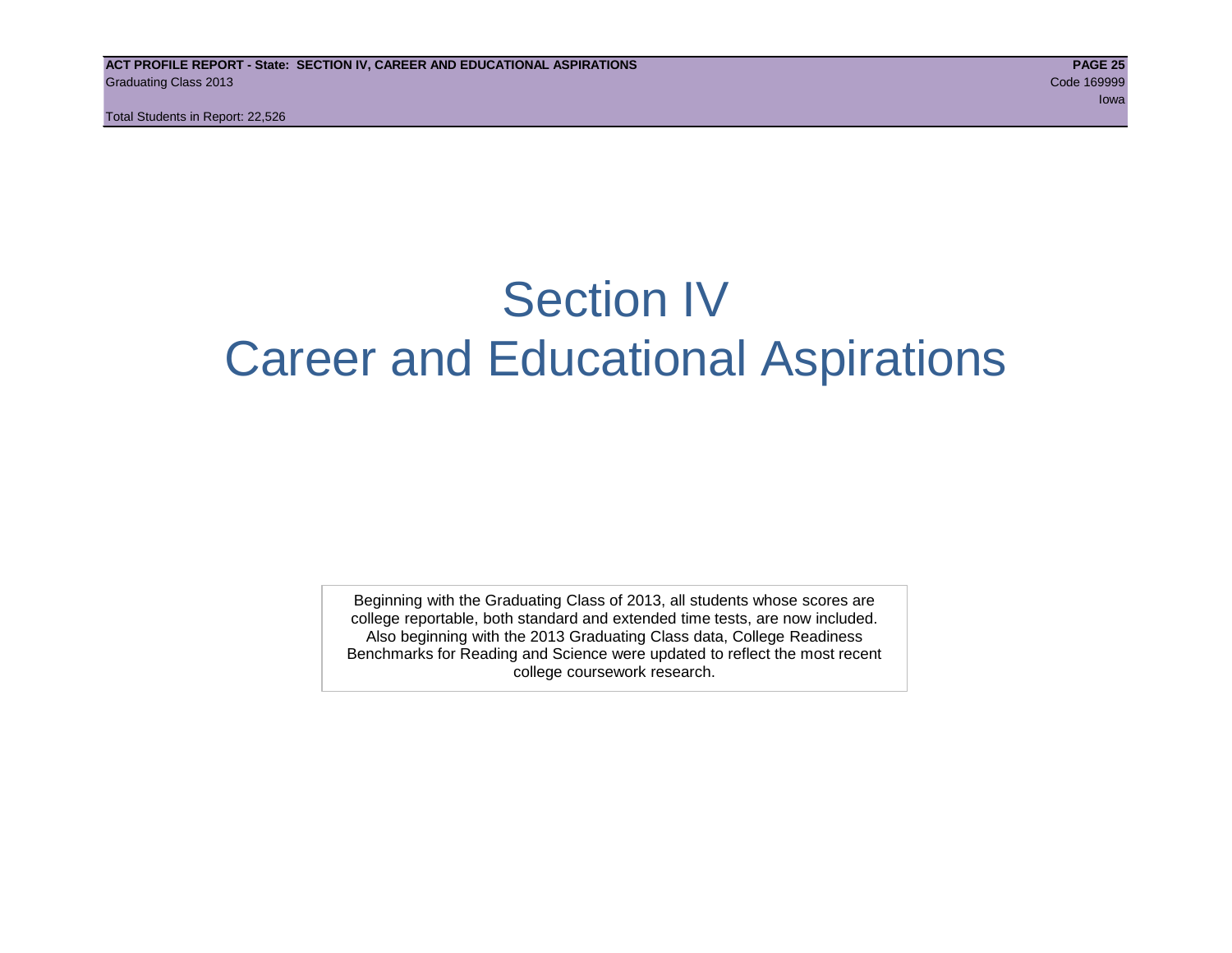#### **ACT PROFILE REPORT - State: SECTION IV, CAREER AND EDUCATIONAL ASPIRATIONS PAGE 26** Graduating Class 2013 Code 169999

#### Total Students in Report: 22,526

**Table 4.1. Distribution of Planned Educational Majors for All Students by College Plans**

|                                              |                | <b>All Students</b>  |         |                | Plan on 2 Years or Less of College |         |                | Plan on 4 Years or More of College |         |
|----------------------------------------------|----------------|----------------------|---------|----------------|------------------------------------|---------|----------------|------------------------------------|---------|
|                                              |                |                      | Avg ACT |                |                                    | Avg ACT |                |                                    | Avg ACT |
| <b>Planned Educational Major</b>             | N <sup>1</sup> | Percent <sup>2</sup> | Comp    | N <sub>1</sub> | Percent <sup>2</sup>               | Comp    | N <sub>1</sub> | Percent <sup>2</sup>               | Comp    |
| Agriculture & Natural Resources Conservation | 861            | 4                    | 20.6    | 104            | 8                                  | 18.5    | 726            | 4                                  | 20.9    |
| Architecture                                 | 262            |                      | 22.2    | 9              |                                    | 18.1    | 249            |                                    | 22.3    |
| Area, Ethnic, & Multidisciplinary Studies    | 21             | $\Omega$             | 21.7    | 2              | $\Omega$                           | 16.0    | 17             | $\Omega$                           | 22.6    |
| Arts: Visual & Performing                    | 1,217          | 5                    | 22.0    | 74             | 6                                  | 18.3    | 1,082          | 5                                  | 22.3    |
| <b>Business</b>                              | 2,011          | 9                    | 21.6    | 121            | 10                                 | 18.0    | 1,820          | 9                                  | 21.9    |
| Communications                               | 379            | 2                    | 22.2    | 11             |                                    | 16.2    | 361            | $\overline{2}$                     | 22.4    |
| Community, Family, & Personal Services       | 502            | 2                    | 19.5    | 63             | 5                                  | 16.7    | 414            | $\mathfrak{p}$                     | 20.1    |
| Computer Science & Mathematics               | 508            | 2                    | 23.6    | 43             | 3                                  | 19.2    | 446            |                                    | 24.0    |
| Education                                    | 1,825          | 8                    | 21.3    | 42             | 3                                  | 17.2    | 1,724          | 9                                  | 21.4    |
| Engineering                                  | 1,516          | $\overline{7}$       | 24.8    | 32             | 3                                  | 19.0    | 1,427          | $\overline{7}$                     | 25.0    |
| Engineering Technology & Drafting            | 282            | 1                    | 21.2    | 37             | 3                                  | 17.3    | 233            | 1                                  | 21.9    |
| English & Foreign Languages                  | 265            |                      | 24.7    | 2              | $\Omega$                           | 17.5    | 252            |                                    | 24.7    |
| <b>Health Administration &amp; Assisting</b> | 517            | $\overline{2}$       | 19.7    | 58             | 5                                  | 18.4    | 434            | 2                                  | 19.9    |
| Health Sciences & Technologies               | 4,129          | 18                   | 22.3    | 189            | 15                                 | 18.2    | 3,837          | 19                                 | 22.5    |
| Philosophy, Religion, & Theology             | 112            | 0                    | 22.5    | 4              | $\Omega$                           | 20.3    | 104            |                                    | 22.6    |
| Repair, Production, & Construction           | 298            |                      | 18.7    | 168            | 13                                 | 18.2    | 114            |                                    | 19.4    |
| Sciences: Biological & Physical              | 1,276          | 6                    | 24.2    | 11             |                                    | 19.5    | 1,219          | 6                                  | 24.2    |
| Social Sciences & Law                        | 1,544          |                      | 22.6    | 41             | 3                                  | 18.1    | 1,452          | 7                                  | 22.7    |
| Undecided                                    | 4,333          | 19                   | 22.6    | 213            | 17                                 | 18.3    | 3,793          | 19                                 | 22.8    |
| No Response                                  | 658            | 3                    | 15.8    | 32             | 3                                  | 13.6    | 59             | $\mathbf 0$                        | 17.5    |

1 2-Year and 4-Year "N" counts do not reflect "Missing" and "Other" college plans, therefore they may not add up to the N count for All Students.

<sup>2</sup> Percent of students tested within College Plan groups (All Students, 2-Year, 4-Year).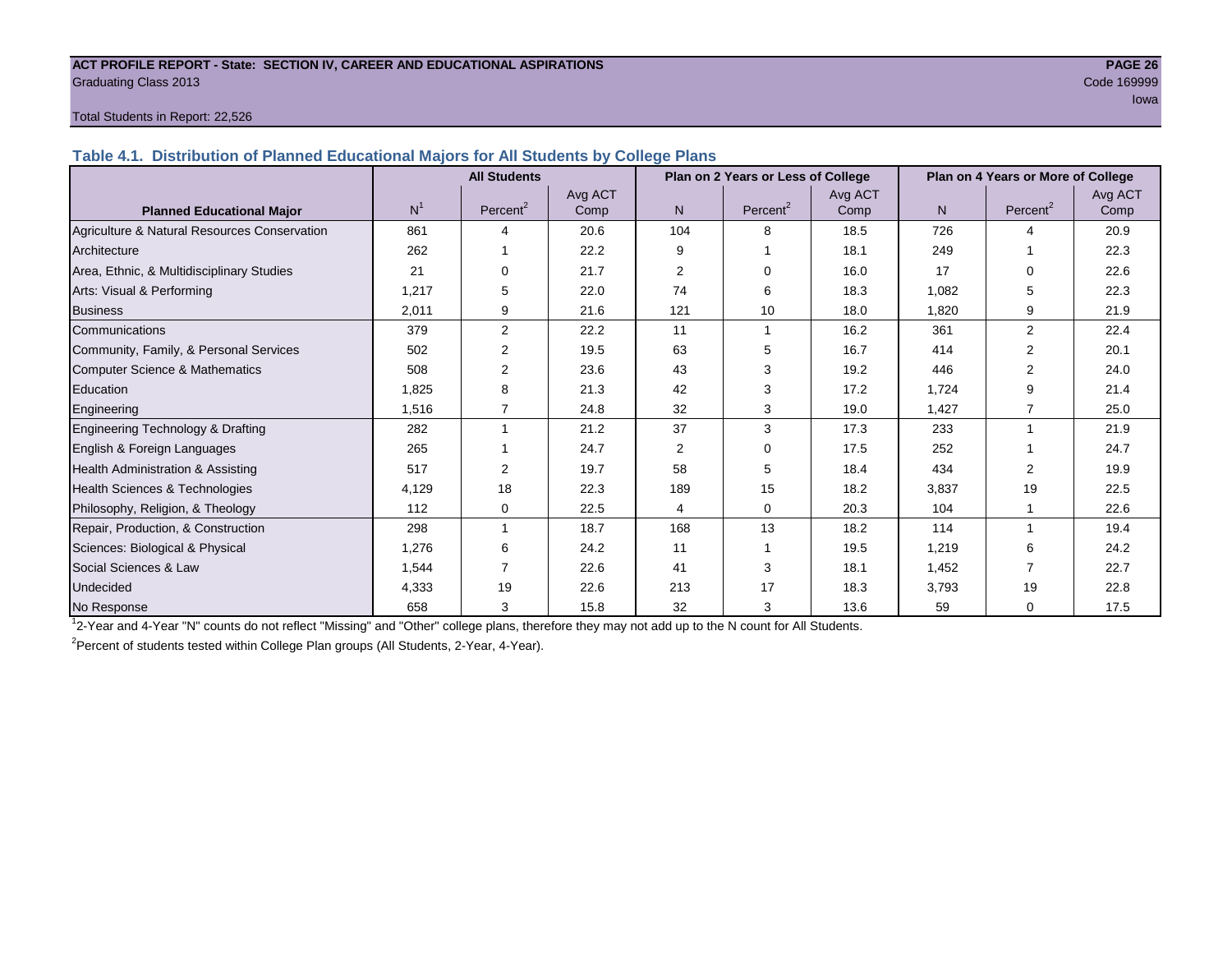#### **ACT PROFILE REPORT - State: SECTION IV, CAREER AND EDUCATIONAL ASPIRATIONS PAGE 27** Graduating Class 2013 Code 169999

#### Total Students in Report: 22,526

#### **Table 4.2. Average ACT Composite Scores for Racial/Ethnic Groups by Post-Secondary Educational Aspirations**

| <b>Educational Degree</b> | <b>All Racial/Ethnic Groups</b><br><b>Combined</b> |         | <b>Black/African American</b> |         | American Indian/ Alaska Native |         | White  |         | Hispanic/Latino |         |  |
|---------------------------|----------------------------------------------------|---------|-------------------------------|---------|--------------------------------|---------|--------|---------|-----------------|---------|--|
| <b>Aspirations</b>        | N.                                                 | Average | N.                            | Average | N                              | Average | Ν      | Average | N               | Average |  |
| Voc-Tech                  | 272                                                | 17.7    | 12                            | 14.3    |                                | 17.0    | 218    | 18.2    | 21              | 15.0    |  |
| 2-yr College Degree       | 986                                                | 18.1    | 33                            | 14.3    |                                | 15.5    | 799    | 18.6    | 73              | 16.2    |  |
| <b>Bachelors Degree</b>   | 13.136                                             | 21.5    | 288                           | 17.0    | 33                             | 19.1    | 11.350 | 21.8    | 612             | 19.0    |  |
| <b>Graduate Study</b>     | 2,922                                              | 24.4    | 62                            | 18.9    |                                | 21.2    | 2,478  | 24.8    | 120             | 22.1    |  |
| Prof. Level Degree        | 3.709                                              | 24.6    | 113                           | 20.2    | 10                             | 24.1    | 2,917  | 25.0    | 227             | 21.5    |  |
| Other                     | 264                                                | 19.1    |                               | 16.1    |                                |         | 203    | 19.8    | 25              | 14.8    |  |
| No Response               | 1.237                                              | 19.6    | 86                            | 14.8    |                                | 13.3    | 747    | 21.3    | 126             | 15.7    |  |

| <b>Educational Degree</b> | <b>All Racial/Ethnic Groups</b><br><b>Combined</b> |         | Asian |         | Native Hawaiian/<br><b>Other Pacific Islander</b> |      | Two or more races |         | Prefer not to respond/<br><b>No Response</b> |         |
|---------------------------|----------------------------------------------------|---------|-------|---------|---------------------------------------------------|------|-------------------|---------|----------------------------------------------|---------|
| <b>Aspirations</b>        | N.                                                 | Average | N     | Average | Average<br>N                                      |      | N                 | Average |                                              | Average |
| Voc-Tech                  | 272                                                | 17.7    | 8     | 17.0    |                                                   |      |                   | 16.3    | o                                            | 18.3    |
| 2-yr College Degree       | 986                                                | 18.1    | 16    | 14.6    |                                                   |      | 31                | 17.6    | 30                                           | 18.1    |
| <b>Bachelors Degree</b>   | 13,136                                             | 21.5    | 204   | 20.2    |                                                   | 22.0 | 330               | 20.7    | 313                                          | 22.2    |
| <b>Graduate Study</b>     | 2.922                                              | 24.4    | 65    | 23.3    |                                                   | 21.0 | 85                | 23.1    | 106                                          | 24.8    |
| Prof. Level Degree        | 3.709                                              | 24.6    | 174   | 25.9    |                                                   | 23.3 | 138               | 24.0    | 126                                          | 25.6    |
| Other                     | 264                                                | 19.1    |       | 18.7    |                                                   |      |                   | 16.7    | 15                                           | 20.1    |
| No Response               | 1,237                                              | 19.6    |       | 17.6    |                                                   |      | 35                | 18.5    | 168                                          | 18.9    |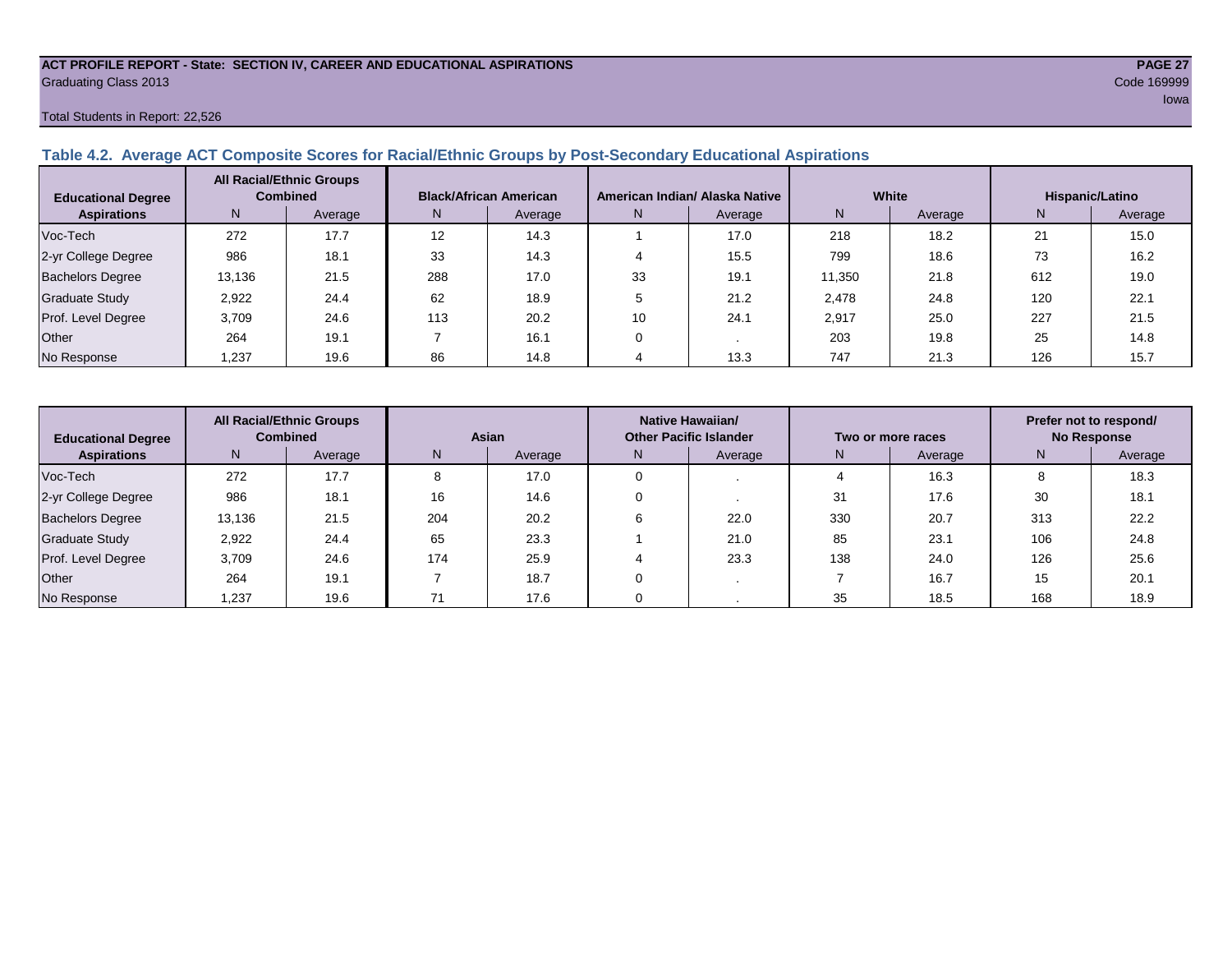#### **ACT PROFILE REPORT - State: SECTION IV, CAREER AND EDUCATIONAL ASPIRATIONS PAGE 28 Graduating Class 2013** Code 169999 **Code 169999**

#### Total Students in Report: 22,526

#### **Table 4.3. Students' Score Report Preferences at Time of Testing**

|                                         |              |                           |            | <b>Percent of Students in</b> |                                           |                |                   |                 |                 |                |                |
|-----------------------------------------|--------------|---------------------------|------------|-------------------------------|-------------------------------------------|----------------|-------------------|-----------------|-----------------|----------------|----------------|
|                                         |              | <b>Number of Students</b> |            |                               | <b>College Readiness Standards Ranges</b> |                |                   |                 |                 |                |                |
|                                         |              |                           |            | 2nd-6th                       |                                           |                |                   |                 |                 |                |                |
| Name                                    | <b>State</b> | Total                     | 1st Choice | Choice                        | $01 - 12$                                 |                | $13 - 15$   16-19 | $20 - 23$       | 24-27           | $28-32$        | 33-36          |
| <b>IOWA STATE UNIVERSITY</b>            | lowa         | 6,584                     | 3,115      | 3,469                         | 1                                         | 4              | 18                | 34              | 27              | 15             | $\overline{2}$ |
| UNIVERSITY OF IOWA                      | lowa         | 5,844                     | 2,361      | 3,483                         | 1                                         | $\overline{4}$ | 16                | 34              | 28              | 15             | 1              |
| UNIVERSITY OF NORTHERN IOWA             | lowa         | 4,519                     | 1,261      | 3,258                         | 0                                         | 4              | 21                | 37              | 27              | 10             |                |
| KIRKWOOD COMMUNITY COLLEGE              | lowa         | 1,158                     | 382        | 776                           |                                           | 10             | 34                | 35              | 16              | 4              | 0              |
| <b>DRAKE UNIVERSITY</b>                 | lowa         | 1,056                     | 215        | 841                           | $\overline{2}$                            | 6              | 14                | 28              | 28              | 20             | 2              |
| <b>CENTRAL COLLEGE</b>                  | lowa         | 997                       | 256        | 741                           | $\Omega$                                  | 3              | 17                | 34              | 29              | 15             | $\mathbf{1}$   |
| DES MOINES AREA COMMUNITY COLL-ANKENY   | lowa         | 903                       | 393        | 510                           | 5                                         | 15             | 31                | 32              | 13              | 3              | $\Omega$       |
| <b>SIMPSON COLLEGE</b>                  | lowa         | 831                       | 197        | 634                           | 1                                         | 5              | 20                | 34              | 26              | 14             |                |
| <b>WARTBURG COLLEGE</b>                 | Iowa         | 820                       | 180        | 640                           | $\Omega$                                  | 3              | 16                | 34              | 33              | 13             |                |
| <b>GRAND VIEW UNIVERSITY</b>            | lowa         | 640                       | 150        | 490                           | $\overline{4}$                            | 13             | 31                | 33              | 16              | 3              | 0              |
| <b>COE COLLEGE</b>                      | lowa         | 585                       | 123        | 462                           | $\Omega$                                  | 3              | 18                | 37              | 29              | 12             | $\mathbf{1}$   |
| <b>HAWKEYE COMMUNITY COLLEGE</b>        | lowa         | 532                       | 176        | 356                           | 1                                         | 12             | 39                | 36              | 10              | $\overline{2}$ | 0              |
| <b>LUTHER COLLEGE</b>                   | Iowa         | 519                       | 144        | 375                           | $\Omega$                                  | $\overline{2}$ | 10                | 31              | 34              | 21             | $\overline{2}$ |
| <b>MORNINGSIDE COLLEGE</b>              | lowa         | 458                       | 154        | 304                           | $\Omega$                                  | 5              | 26                | 33              | 27              | 9              | $\Omega$       |
| NORTHWEST MISSOURI ST UNIV              | Missouri     | 440                       | 155        | 285                           | 0                                         | $\overline{4}$ | 28                | 38              | 20              | 10             | 0              |
| <b>ST AMBROSE UNIVERSITY</b>            | lowa         | 436                       | 103        | 333                           | $\overline{0}$                            | 3              | 20                | 35              | 30              | 12             | $\overline{0}$ |
| <b>IOWA WESTERN COMM C-COUNCIL BLFS</b> | lowa         | 414                       | 171        | 243                           | 1                                         | 12             | 39                | 33              | 12              | $\overline{2}$ | $\Omega$       |
| IOWA CENTRAL COMMUNITY COLL-FORT DODGE  | lowa         | 412                       | 152        | 260                           | 4                                         | 14             | 35                | 33              | 12              |                | 0              |
| <b>BUENA VISTA UNIVERSITY</b>           | lowa         | 401                       | 108        | 293                           | 1                                         | 8              | 23                | 34              | 23              | 10             |                |
| UNIVERSITY OF SOUTH DAKOTA              | South Dakota | 383                       | 116        | 267                           | $\Omega$                                  | 3              | 24                | 36              | 27              | 8              | $\mathbf{1}$   |
| <b>CREIGHTON UNIVERSITY</b>             | Nebraska     | 380                       | 93         | 287                           | $\mathbf 0$                               | $\overline{2}$ | $\overline{7}$    | 28              | 34              | 26             | 4              |
| <b>SOUTH DAKOTA STATE UNIVERSITY</b>    | South Dakota | 379                       | 106        | 273                           | 0                                         | $\overline{2}$ | 22                | 37              | 30              | 8              | 1              |
| UNIVERSITY OF NEBRASKA AT LINCOLN       | Nebraska     | 374                       | 105        | 269                           | $\Omega$                                  | $\overline{4}$ | 18                | 31              | 28              | 17             | $\overline{2}$ |
| NORTHWESTERN COLLEGE                    | lowa         | 344                       | 112        | 232                           | 1                                         | $\overline{2}$ | 18                | 31              | 32              | 14             | 1              |
| <b>LORAS COLLEGE</b>                    | lowa         | 330                       | 87         | 243                           | $\Omega$                                  | $\overline{2}$ | 22                | 36              | 25              | 14             | $\mathbf 1$    |
| <b>UPPER IOWA UNIVERSITY</b>            | lowa         | 330                       | 84         | 246                           | $\overline{1}$                            | $\overline{7}$ | 30                | 38              | 20              | $\overline{4}$ | $\Omega$       |
| <b>MOUNT MERCY UNIVERSITY</b>           | lowa         | 313                       | 73         | 240                           |                                           | 6              | 25                | 40              | 21              | $\overline{7}$ |                |
| UNIVERSITY OF MINNESOTA-TWIN CITIES     | Minnesota    | 311                       | 48         | 263                           | $\Omega$                                  | $\mathbf{1}$   | 9                 | 23              | 31              | 31             | 5              |
| STATE-COLLEGE/NO REPORTS NOW            | lowa         | 310                       | 310        | $\Omega$                      | 18                                        | 33             | 26                | 13              | 5               | $\overline{4}$ | $\Omega$       |
| <b>NCAA ELIGIBILITY CENTER</b>          | Indiana      | 275                       | 117        | 158                           | $\overline{0}$                            | 3              | 22                | 34              | 30              | 9              | $\mathbf{1}$   |
| All Other Institutions                  |              | 15,559                    | 4,261      | 11,298                        | $\overline{2}$                            | $\overline{7}$ | 20                | 28              | 24              | 17             | 3              |
| Total                                   |              | 46,837                    | 15,308     | 31,529                        | $\overline{1}$                            | 6              | 20                | $\overline{32}$ | $\overline{25}$ | 14             | $\overline{2}$ |

in the contract of the contract of the contract of the contract of the contract of the contract of the contract of the contract of the contract of the contract of the contract of the contract of the contract of the contrac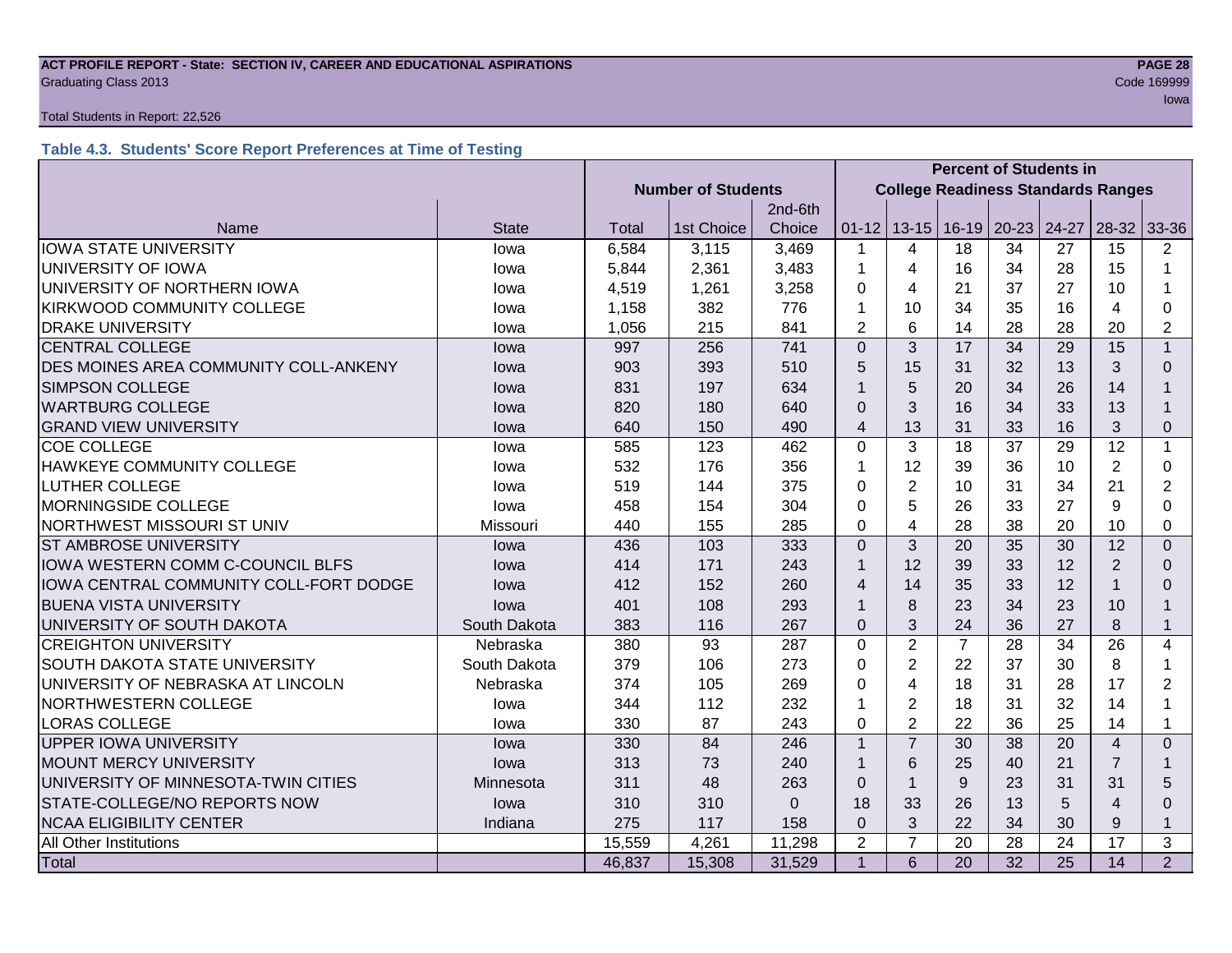## Section V Optional Writing Test Results

Beginning with the Graduating Class of 2013, all students whose scores are college reportable, both standard and extended time tests, are now included. Also beginning with the 2013 Graduating Class data, College Readiness Benchmarks for Reading and Science were updated to reflect the most recent college coursework research.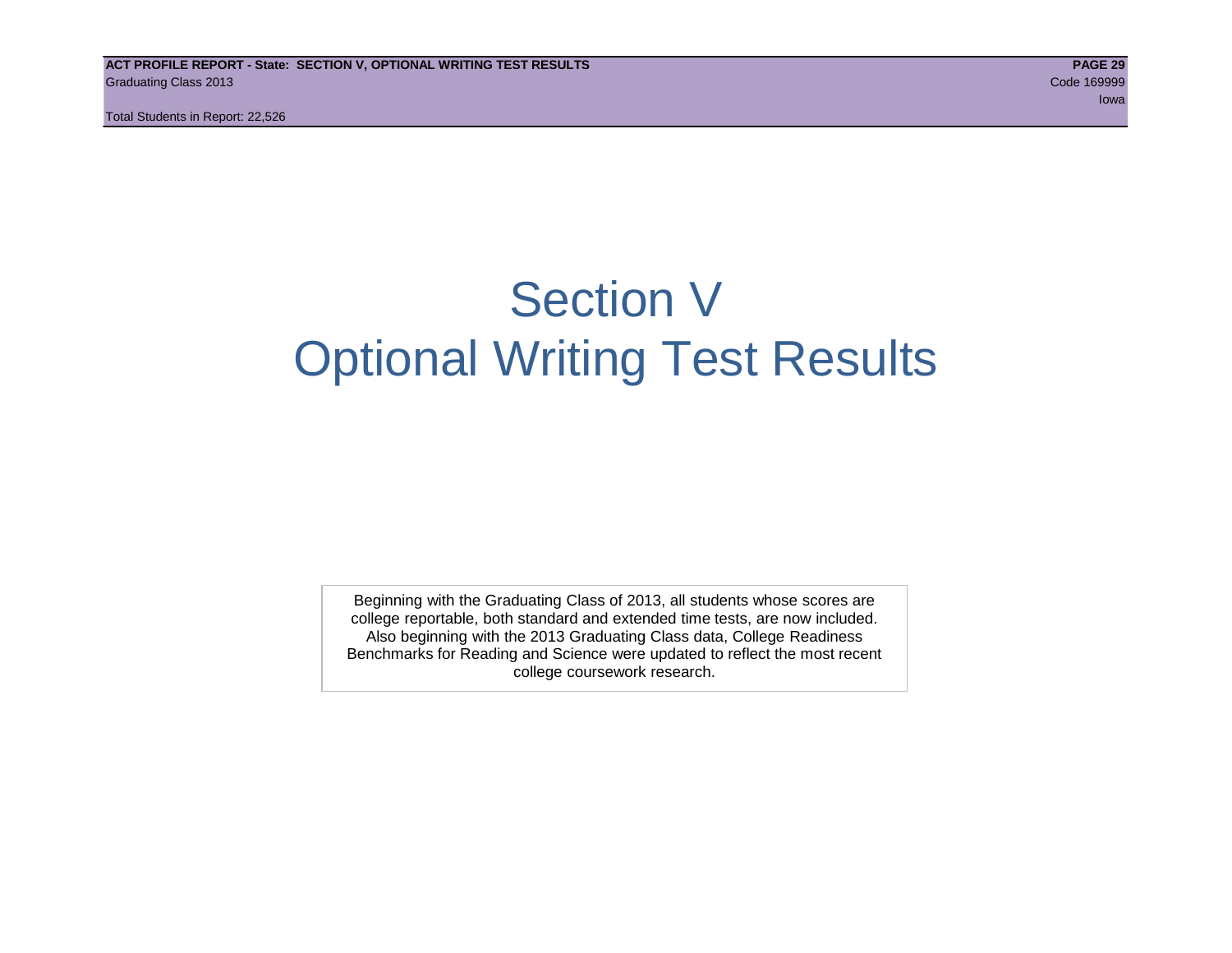#### **ACT PROFILE REPORT - State: SECTION V, OPTIONAL WRITING TEST RESULTS PAGE 30 Graduating Class 2013** Code 169999

#### Total Students in Report: 22,526

| Total Students in Report: 22,526                                                                                 |     |                           | lowa                                                                                                                                                                                                                                                                                                                                                                                                                                                                                       |
|------------------------------------------------------------------------------------------------------------------|-----|---------------------------|--------------------------------------------------------------------------------------------------------------------------------------------------------------------------------------------------------------------------------------------------------------------------------------------------------------------------------------------------------------------------------------------------------------------------------------------------------------------------------------------|
| Table 5.1. Average ACT English and Writing Scores by Race/Ethnicity and Gender for students who took ACT Writing |     |                           |                                                                                                                                                                                                                                                                                                                                                                                                                                                                                            |
|                                                                                                                  |     | <b>Average ACT Scores</b> |                                                                                                                                                                                                                                                                                                                                                                                                                                                                                            |
|                                                                                                                  | ___ |                           | $\blacksquare$ $\blacksquare$ $\blacksquare$ $\blacksquare$ $\blacksquare$ $\blacksquare$ $\blacksquare$ $\blacksquare$ $\blacksquare$ $\blacksquare$ $\blacksquare$ $\blacksquare$ $\blacksquare$ $\blacksquare$ $\blacksquare$ $\blacksquare$ $\blacksquare$ $\blacksquare$ $\blacksquare$ $\blacksquare$ $\blacksquare$ $\blacksquare$ $\blacksquare$ $\blacksquare$ $\blacksquare$ $\blacksquare$ $\blacksquare$ $\blacksquare$ $\blacksquare$ $\blacksquare$ $\blacksquare$ $\blacks$ |

|                                       |              |                 | <b>Average ACT Scores</b> |                 |              |              |                                 |          |  |
|---------------------------------------|--------------|-----------------|---------------------------|-----------------|--------------|--------------|---------------------------------|----------|--|
|                                       | N            |                 |                           | <b>English</b>  |              | <b>Essay</b> | <b>English/Writing Combined</b> |          |  |
|                                       | <b>State</b> | <b>National</b> | <b>State</b>              | <b>National</b> | <b>State</b> | National     | <b>State</b>                    | National |  |
| <b>All Students</b>                   | 4,537        | 942,769         | 24.5                      | 21.3            | 7.3          | 7.0          | 23.1                            | 20.5     |  |
| <b>Black/African American</b>         | 113          | 114.751         | 19.6                      | 16.3            | 6.7          | 6.1          | 19.0                            | 16.0     |  |
| <b>IAmerican Indian/Alaska Native</b> | 11           | 6.031           | 21.0                      | 16.8            | 7.4          | 6.1          | 20.7                            | 16.4     |  |
| White                                 | 3,637        | 518.407         | 24.8                      | 22.9            | 7.3          | 7.2          | 23.4                            | 21.9     |  |
| Hispanic/Latino                       | 242          | 151.504         | 21.0                      | 18.6            | 7.1          | 6.8          | 20.4                            | 18.3     |  |
| Asian                                 | 187          | 54,580          | 25.8                      | 23.5            | 7.7          | 7.6          | 24.5                            | 22.7     |  |
| Native Hawaiian/Other Pac. Isl.       |              | 2,812           | 28.5                      | 19.5            | 9.5          | 6.9          | 28.0                            | 19.2     |  |
| Two or more races                     | 149          | 35,355          | 23.4                      | 21.5            | 7.4          | 7.0          | 22.4                            | 20.6     |  |
| Prefer not/No Response                | 196          | 59,329          | 25.2                      | 21.8            | 7.2          | 7.1          | 23.5                            | 20.9     |  |
| <b>Males</b>                          | 1,935        | 423,104         | 24.3                      | 21.0            | 7.1          | 6.7          | 22.8                            | 20.1     |  |
| Females                               | 2,602        | 513,945         | 24.6                      | 21.6            | 7.4          | 7.2          | 23.4                            | 20.9     |  |
| Missing                               |              | 5,720           |                           | 16.6            |              | 6.3          |                                 | 16.5     |  |